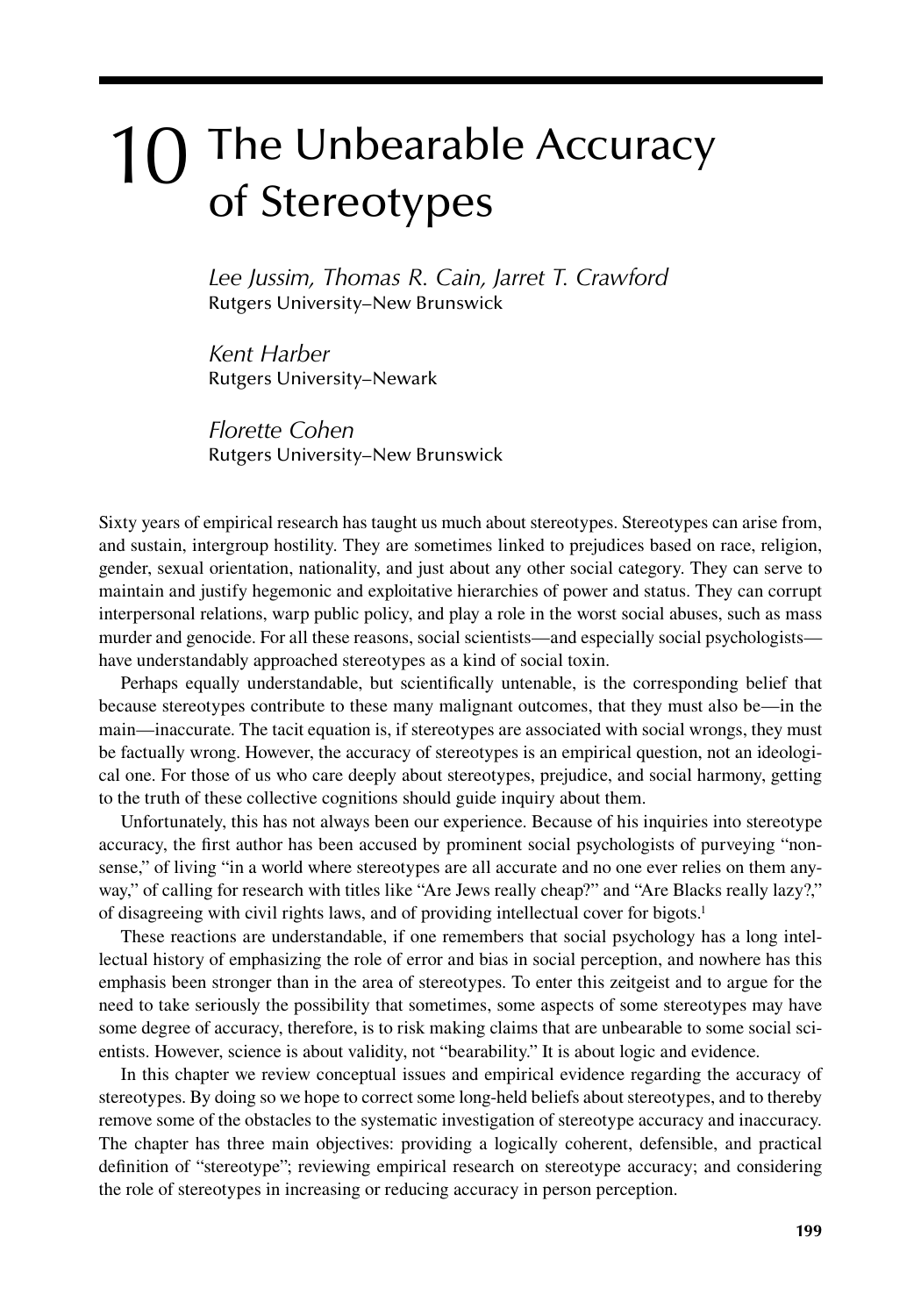# **Are Stereotypes Inaccurate by Definition?**

Given the frequency with which stereotypes are assumed to be inaccurate, both in popular culture and the social scientific literature, the first order of business is defining stereotype. The accuracy issue becomes "settled" if stereotypes are defined as inaccurate. In this section we explain why a more agnostic approach is needed.

We begin by seriously considering the consequences of defining stereotypes as inaccurate, as have so many researchers before us. When researchers define stereotypes as inherently inaccurate, or assume that stereotypes are inaccurate, there are only two logical possibilities regarding what they might mean: (a) All beliefs about groups are stereotypes and all are inaccurate; or (b) not all beliefs about groups are stereotypes, but stereotypes are the subset of all beliefs about groups that are inaccurate. We next consider the implications of each of these possibilities.

# **All Beliefs About Groups Cannot Possibly Be Inaccurate**

No social scientist has ever explicitly claimed that all beliefs about all groups are inaccurate. Thus, toppling the assertion that all stereotypes are inaccurate might appear to be refuting a straw assertion. Unfortunately, however, this straw assertion, even if it is merely an implicit rather than explicit assertion, appears to have an ardent scientific following. For decades, stereotypes were predominantly defined as inaccurate, with virtually no evidence demonstrating inaccuracy (e.g., Allport, 1954/1979; Aronson, 1999; Campbell, 1967; Schultz & Oskamp, 2000; see reviews by Ashmore & Del Boca, 1981; Brigham, 1971). Furthermore, among those who define stereotypes as inaccurate, statements regarding what sort of beliefs about groups are accurate (and, therefore, not stereotypes), almost never appear (for concrete examples, see, e.g., Aronson, 1999; Campbell, 1967; Devine, 1995; Jones, 1986; Schultz & Oskamp, 2000; Allport, 1954/1979, remains a lone exception). Accurate beliefs about groups, therefore, appeared to be an empty set.

Furthermore, in their empirical studies, the social sciences have considered people's beliefs about almost any attribute (personality, behavior, attitudes, criminality, competence, demographics) regarding almost any type of group (in addition to race, sex, class, occupation, dorm residence, sorority membership, college major, and many more) to be a stereotype (see, e.g., reviews by APA, 1991; Fiske & Neuberg, 1990; Kunda & Thagard, 1996; or the meta-analyses reviewed in Jussim, Harber, Crawford, Cain, & Cohen, 2005). It seems, then, that for all practical purposes, the social sciences consider any and all claims and beliefs about groups to be stereotypes.

Putting these points together: Stereotypes are defined (by some) as inaccurate. All beliefs about groups are stereotypes. Therefore, regardless of whether any researcher has explicitly made this claim, any perspective assuming that all beliefs about groups are stereotypes, and defining stereotypes as inaccurate, is logically compelled to reach the conclusion that all beliefs about groups are inaccurate.

This conclusion is untenable on purely logical grounds. It would mean that (a) believing that two groups differ is inaccurate and (b) believing two groups do not differ is inaccurate. Both these conditions are not simultaneously possible, and logical coherence is a minimum condition for considering a belief to be scientific. On logical grounds, alone, therefore, we can reject any claim stating or implying that all beliefs about groups are inaccurate.

Many researchers do not hold such an extreme view. Next, therefore, we consider the less extreme position. The only logical alternative (if one defines stereotypes as inaccurate) to claiming that all beliefs about groups are inaccurate is the following: Not all beliefs about groups are inaccurate, but stereotypes are the subset of beliefs about groups that are inaccurate.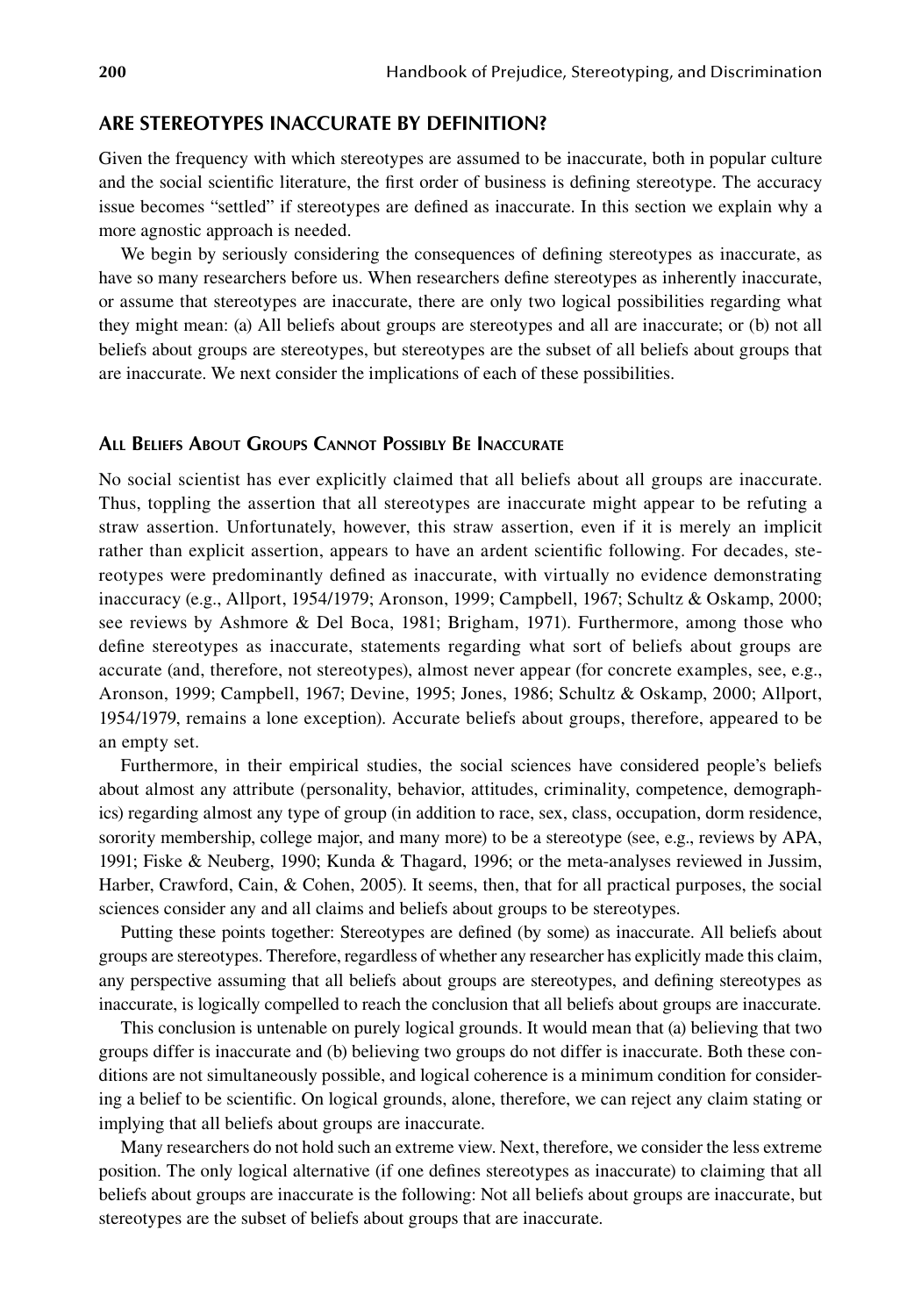# **If Stereotypes Are the Subset of Beliefs About Groups That Are Inaccurate, There Is No "Stereotype" Research**

If all stereotypes are inaccurate by definition, then only inaccurate beliefs about groups can be considered stereotypes. *Accurate* beliefs about groups, then, must constitute a different phenomenon altogether. This is not a logical problem as long as those who subscribe to this view stick to their definition and live with its implications.

# **If Stereotypes Are Defined as Inaccurate Beliefs About Groups Then Only Empirically Invalidated Beliefs Constitute Stereotypes**

Accurate beliefs about groups are not stereotypes. Beliefs about groups of unknown validity cannot be known to be stereotypes. This perspective has a major drawback: It invalidates nearly all existing research on "stereotypes." This is because so little of the stereotype research has assessed the accuracy of the beliefs under investigation. Without such an assessment, beliefs cannot be known to be stereotypes. No research on "stereotypes" has ever been framed as follows:

Is this belief about that group a stereotype? We are going to figure out whether this belief about that group is a stereotype by assessing whether that belief is inaccurate. If this belief is inaccurate, we will conclude that it is a stereotype. If this belief accurately described that group, we will conclude that it is not a stereotype.

This, however, is precisely how research *must* be framed before one can know one is studying a stereotype, if stereotypes are the subset of beliefs about groups that are inaccurate. If the accuracy of a specific belief being researched has not been first determined, then it is impossible to know whether that belief is a stereotype. The nature, causes, and effects of beliefs of unknown accuracy cannot contribute to knowledge of stereotypes if only inaccurate beliefs are stereotypes.

Holding social psychology to this restrictive definition would mean discarding decades of research purportedly addressing stereotypes. Why? Because almost none of it has empirically established that the beliefs about groups being studied are in fact erroneous. There would be nothing left—no studies of the role of "stereotypes" in expectancy effects, self-fulfilling prophecies, person perception, subtyping, memory, and so on. Poof! We would have to throw out the baby, the bathwater, the tub, the bathroom, and indeed tear down the entire scientific and empirical house in which all our current understanding of "stereotypes" exists.

In the future, those researchers who define stereotypes as inaccurate, or even emphasize their inaccuracy, must provide clear answers to each of the following definitional questions: Do they consider all beliefs about groups to be stereotypes? Do they define all beliefs about groups as inaccurate? Or do they define stereotypes as the subset of beliefs about groups that are inaccurate? If the latter, how do they distinguish between accurate beliefs about groups that are not stereotypes and inaccurate beliefs about groups that are stereotypes?

# **A Neutral Definition of Stereotype**

Fortunately, many modern definitions of stereotypes do not define stereotypes as inherently inaccurate, and are instead agnostic in terms of stereotype accuracy. One of the simplest of these definitions, and the one we use throughout this chapter, was provided by Ashmore and Del Boca (1981), who stated that "a stereotype is a set of beliefs about the personal attributes of a social group" (p. 21). Stereotypes, as defined by Ashmore and Del Boca, may or may not be accurate and rational, widely shared, conscious, rigid, exaggerations of group differences, positive or negative, or based on essentialist or biological rationales. Stereotypes may or may not be the cause or the effect of prejudice, or the cause of biases and self-fulfilling prophecies.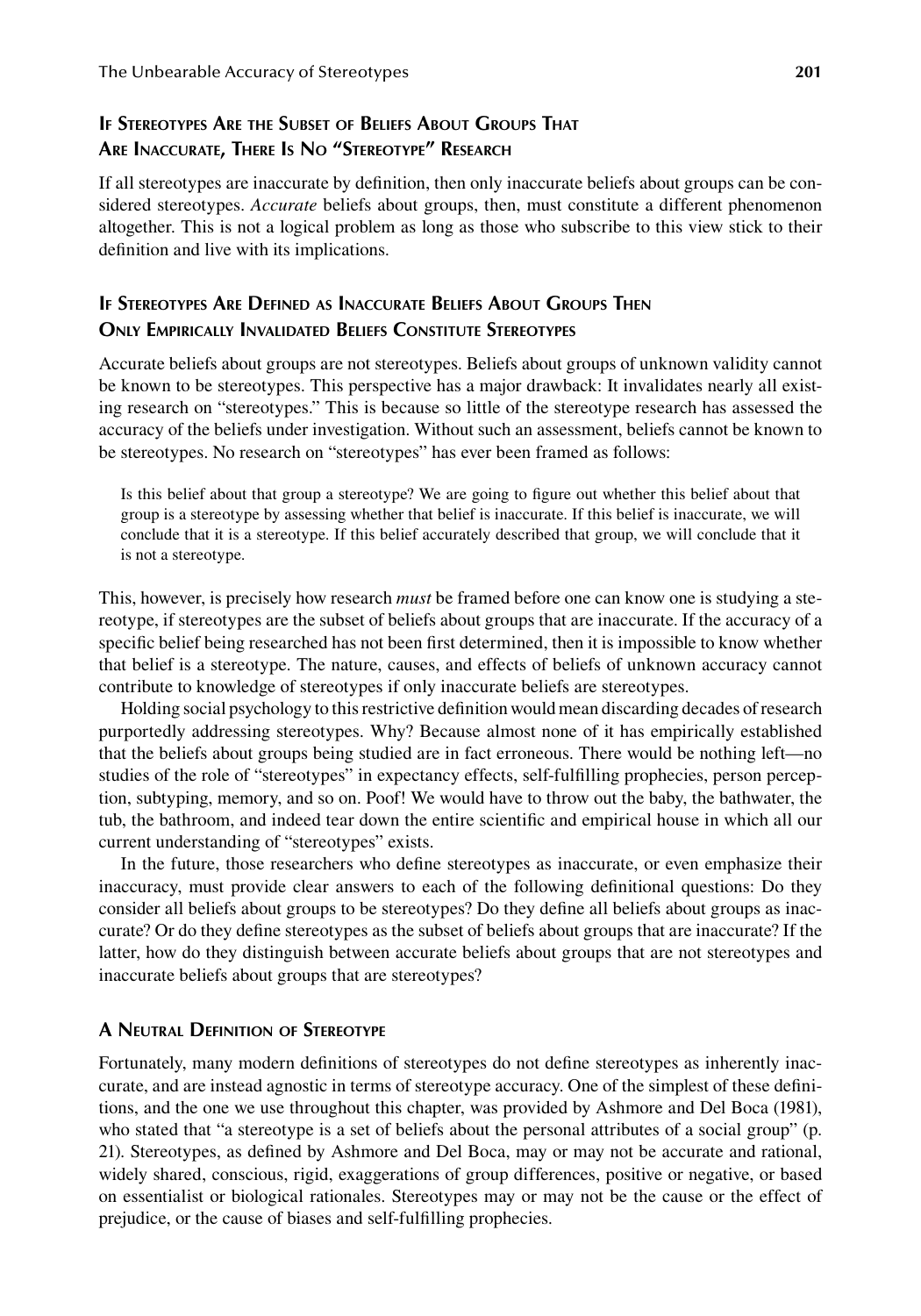It is good that Ashmore and Del Boca's definition does not specify these things—that leaves these aspects of stereotypes open to the kinds of empirical investigation this topic deserves. One of the great values of truly believing in the neutral definition is that it does not presume that any time a person holds or uses a stereotype, something inherently bad (or good) is happening. Instead, it opens the door for understanding when stereotypes wreak damage, when they simply reflect social reality, and, possibly, when they actually perform a social good.

Our rejection of defining stereotypes as inaccurate is not equivalent to defining them as accurate. Accuracy is an empirical issue, which naturally raises a question: How (in)accurate are people's beliefs about groups?

# **Are Stereotypes Empirically Inaccurate?**

This section reviews empirical investigations of stereotype accuracy. It includes a discussion of an important level of analysis issue with respect to understanding stereotype (in)accuracy, a brief review of common methods for assessing stereotype accuracy (and their limitations), and a discussion of the complexities and richness involved in assessing accuracy. After presenting an overview of those conceptual issues, this section then reviews the research that has assessed the accuracy of people's stereotypes.

#### **Stereotype Accuracy and Levels of Analysis**

The following statement summarizes a class of criticisms of stereotype accuracy that has periodically appeared in the social psychological literature (e.g., APA, 1991; Fiske, 1998; Nelson, 2002; Schneider, 2004; Stangor, 1995):

Even if it can be successfully shown that perceivers accurately judge two groups to differ on some attribute: (a) Perceivers should not assume that their stereotypes of the group automatically fit all members of the group; (b) perceivers cannot apply their beliefs about the group when judging individuals; and (c) if perceivers do apply their beliefs about the group when judging individuals, they are likely to be wrong much of the time because few members perfectly fit the stereotype.

According to this type of analysis, all stereotypes are already known to be largely inaccurate so there is no need to assess their accuracy.

There is merit to these points. Few, if any, members of a group are fully defined by stereotypes. Assessments of any individual based solely on stereotypes will generally be lacking. However, this logic implies nothing about stereotype accuracy. Instead, it is a claim about the accuracy of applying stereotypes of groups to specific group members.

Stereotype accuracy issues occur, therefore, at two different levels of analysis, each captured by a different question. First, how accurate are people's beliefs about groups? Just as a person might not accurately remember how many games Roger Clemens won in 2000 (inaccuracy in person perception) and still remember that the Yankees won the World Series that year (accurate belief about Clemens's group), inappropriate application of a stereotype does not mean that the stereotype is itself inaccurate. A person may correctly know that, on average, women earn about 70% of what men earn, but have no accurate knowledge whatsoever about how much Nancy earns.

Second, does people's use or disuse of stereotypes in judging individuals increase or reduce the accuracy with which they perceive differences between small groups of individuals with whom they have personally come into contact? This is the accuracy version of the "stereotypes and person perception" question. Do, for example, general stereotypes of male superiority in athletics lead the coach of a soccer team to erroneously view the particular boys on the team as better than the particular girls on the team, when they really have equal skill?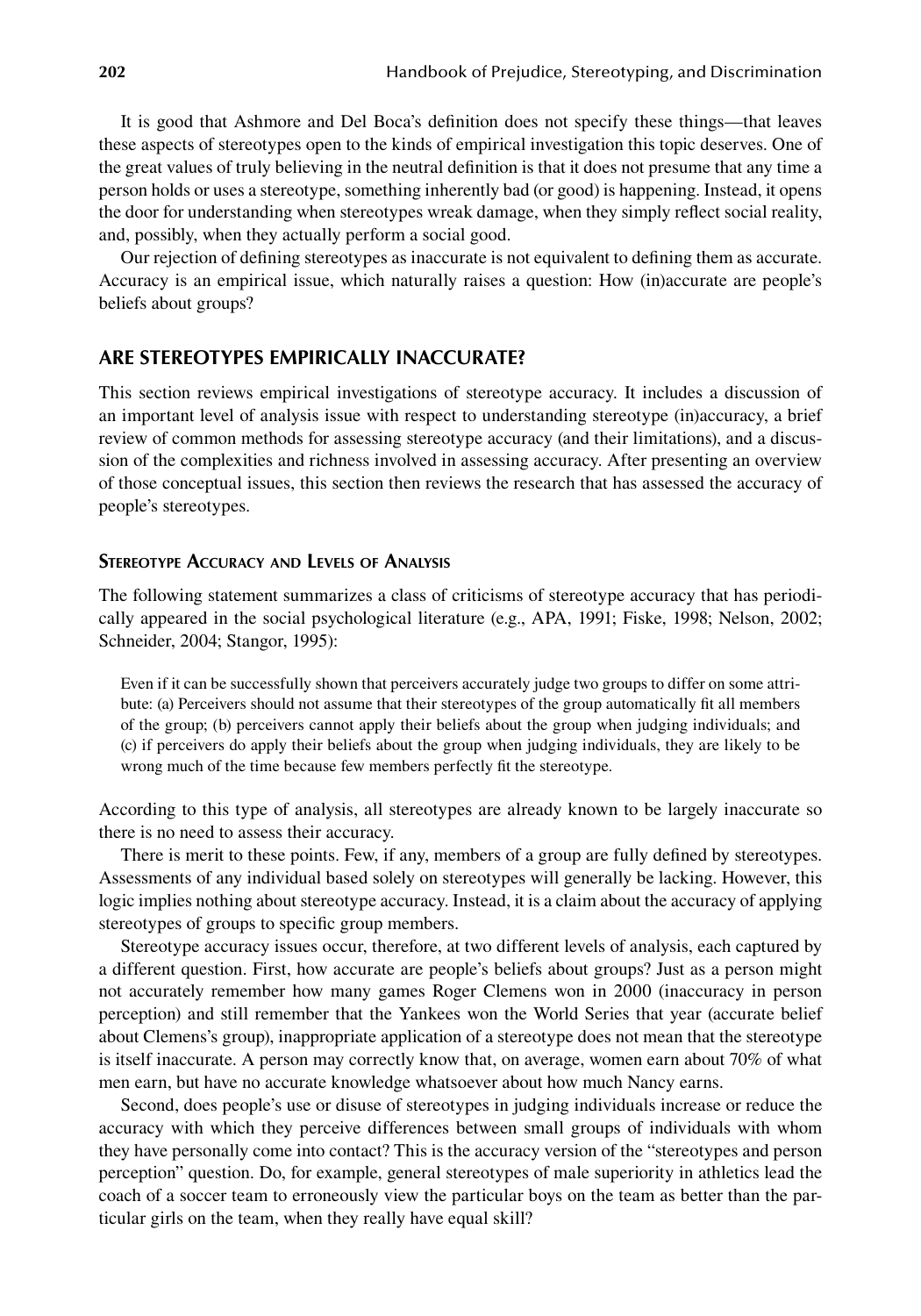# **Some Preliminary Caveats**

We next briefly summarize some key points made in previous research on accuracy that we need to draw on here, although space considerations preclude an extended discussion. First, stereotypes undoubtedly sometimes lead to errors, biases, self-fulfilling prophecies, and a variety of unfair and unjustified outcomes. The research on these topics, however, typically has provided little information about their accuracy (Funder, 1987, 1995; Jussim, 1991, 2005).

Second, methodological difficulties once plagued accuracy research. Those difficulties, however, have been resolved by statistical, methodological, and conceptual advances within the field of accuracy research over the last 20 years (e.g., Funder, 1987, 1995; Jussim, 1991, 2005; Kenny, 1994; Ryan, 2002). Accuracy is now a thriving area of research within social psychology.

Third, this chapter does not address the issue of how group differences originate. Why groups differ is a fundamentally different scientific question than whether people perceive those differences accurately. Whether group differences result from genetics, childhood environment, socialization, culture, or roles is beyond the scope of this chapter.

Fourth, the genesis of stereotypes is also irrelevant with respect to evaluating their accuracy. A belief's accuracy must be assessed on its merits, not on its sources. Assessing accuracy of beliefs is a different endeavor than assessing processes leading to those beliefs (Jussim, 2005).

# **Different Aspects of Stereotype (In)Accuracy**

#### **Types of Stereotype Accuracy**

Stereotype accuracy has been commonly assessed in either of two ways in the scientific literature. *Discrepancy scores* assess how close to perfection people's beliefs come. The stereotype belief (e.g., "how tall [rich, aggressive, etc.] is the average woman in the United States") is compared to criteria (e.g., the average height [wealth, aggressiveness, etc.] of the average woman). The difference indicates how far people are from perfection. Smaller discrepancies equal greater accuracy.

Research on stereotype accuracy has also frequently used *correlations* to assess how well people's beliefs about groups correspond to what those groups are like. Stereotype beliefs are correlated with criteria (e.g., people's ratings of women's average height, wealth, and aggressiveness, could be correlated with criteria for women's height, wealth, and aggressiveness). Higher correlations indicate greater correspondence of the stereotype with criteria—that is, higher accuracy.

Discrepancy scores and correlations have been used to assess two types of stereotypes: cultural and personal stereotypes. *Cultural stereotypes* refer to the extent to which a stereotype is shared by the members of a culture, or a particular sample, and are usually assessed by sample means (e.g., the mean belief about women's height in a sample is the best estimate of the cultural stereotype for women's height for the group sampled). *Personal stereotypes* are simply any individual's beliefs about a group, regardless of whether that belief is shared by others.

# **What is a Reasonable Standard for Characterizing a Stereotypic Belief as "Accurate"?**

There is no objective gold standard with which to answer this question. Perfect or near perfect accuracy is reserved for a very select set of endeavors (e.g., moon landings, measuring atomic weights, etc.). Even when social scientists generate hypotheses that predict differences on some outcome between groups (whether experimental or demographic), they do not require a correlation of 1.0 between group and outcome to consider their hypotheses confirmed. Indeed, social psychologists are often quite satisfied with correlations of .2 or less (Richard, Bond, & Stokes-Zoota, 2003). So, the issue is, what is a reasonable standard for lay accuracy in stereotypes? Because there are two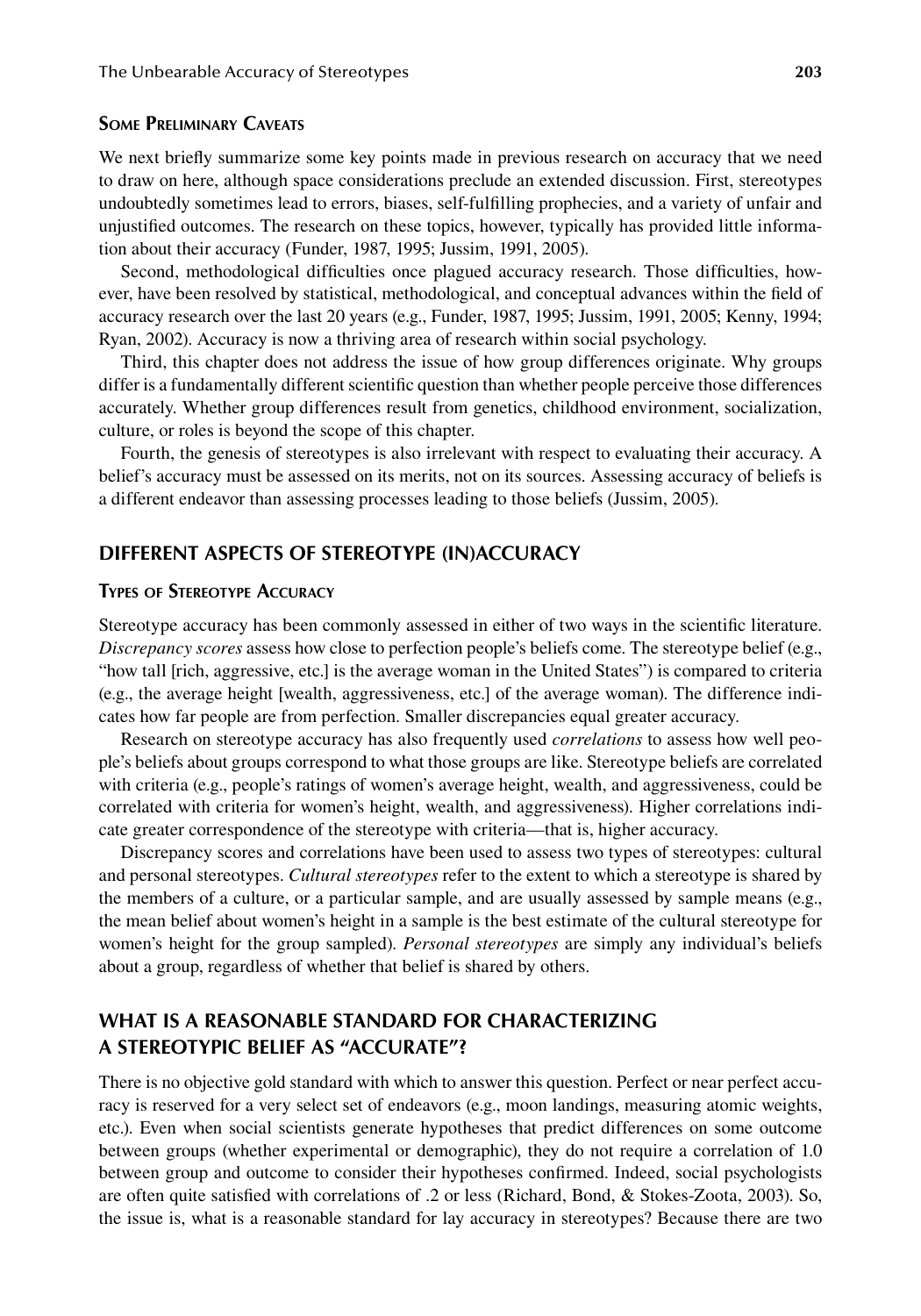broad types of accuracy, discrepancy from perfection and correspondence with real differences, there must be two separate standards. Each is discussed next.

#### **DISCREPANCIES**

#### **The Bull's-Eye**

A bull's-eye is as good as it gets in target practice. Bull's-eyes are not microscopic geometric points. They usually have perceptible width, which means one can legitimately hit a bull's-eye without being Robin Hood, who could hit the target dead center, then split his own arrow on the next shot. Our standard is that, for the type of social perceptual phenomena usually studied by social psychologists, a bull's-eye is within 10% of dead center. There is nothing magic about 10%. Reasonable people may disagree about this standard, and it might not be always appropriate, but when judging proportions and probabilities, as is common in the study of stereotype accuracy, getting within 10% is doing pretty well.

Some studies, however, do not report their results as percentages. Most that do not, however, report their results as effect sizes or can be readily translated into effect sizes—real and perceived differences between groups in standard deviation units, which can be translated into percentages. If Kay perceives Group A as .25 *SD* higher on some attribute than Group B, this means that Kay perceives the average person in Group A to score higher on that variable than 60% of the people in Group B. Bingo! That is a 10% difference (we assume a normal distribution, so the average person in Group B scores at the 50th percentile, so the difference is 10%). Therefore, for studies assessing stereotype accuracy using effect sizes, we characterize a perceived difference as accurate if it is within .25 *SD* of the real difference.

Our standards often do not correspond to those used by the original authors. McCauley's research (see Tables 10.1 and 10.2) often used "less than 10% off" as his criteria for accuracy; we differ by a single percent, because we characterize 10% off as accurate. Others used statistical significance as their standard (e.g., if the perceived difference statistically exceeded or underestimated the real difference, they concluded it was not accurate). Although these standards have their own advantages and disadvantages, discussing them is beyond the scope of this chapter.

#### **Near Misses**

Accuracy is a matter of degree—it is not all or none (Jussim, 2005). Therefore, it does not seem reasonable to characterize a belief that is 10% off as "accurate" and one that is 10.1% off as "inaccurate." So how should we characterize near misses? As near misses. A near miss is not accurate, but it is not too far off. Continuing with the archery metaphor, one can still rack up some points if one hits the target, even if one does not hit the bull's-eye; not as many points as when one hits the bull's-eye, but more than if one misses the target completely.

What, then, is a reasonable standard for a near miss? We use more than 10% off, but no more than 20% off. Within 20% is certainly not a bull's-eye, but it is not completely out of touch with reality, either. It is certainly far more accurate, say, than being 40% off or more. Here, too, people can disagree about what reasonably constitutes a near miss.

Following the same rationale as for accuracy, when results are only reported in standard deviations, we use "more than .25 *SD* discrepancy (between belief and criterion) but no more than .50 *SD* discrepancy" as our standard for near misses. If Tom's belief is that Group A's mean is .5 *SD* higher than Group B's mean, when there really is no difference, he erroneously believes that the mean of Group A group exceeds the scores of about 70% of the members of Group B, when, in fact, it only exceeds the scores of 50% of Group B; again, this is a 20% difference.2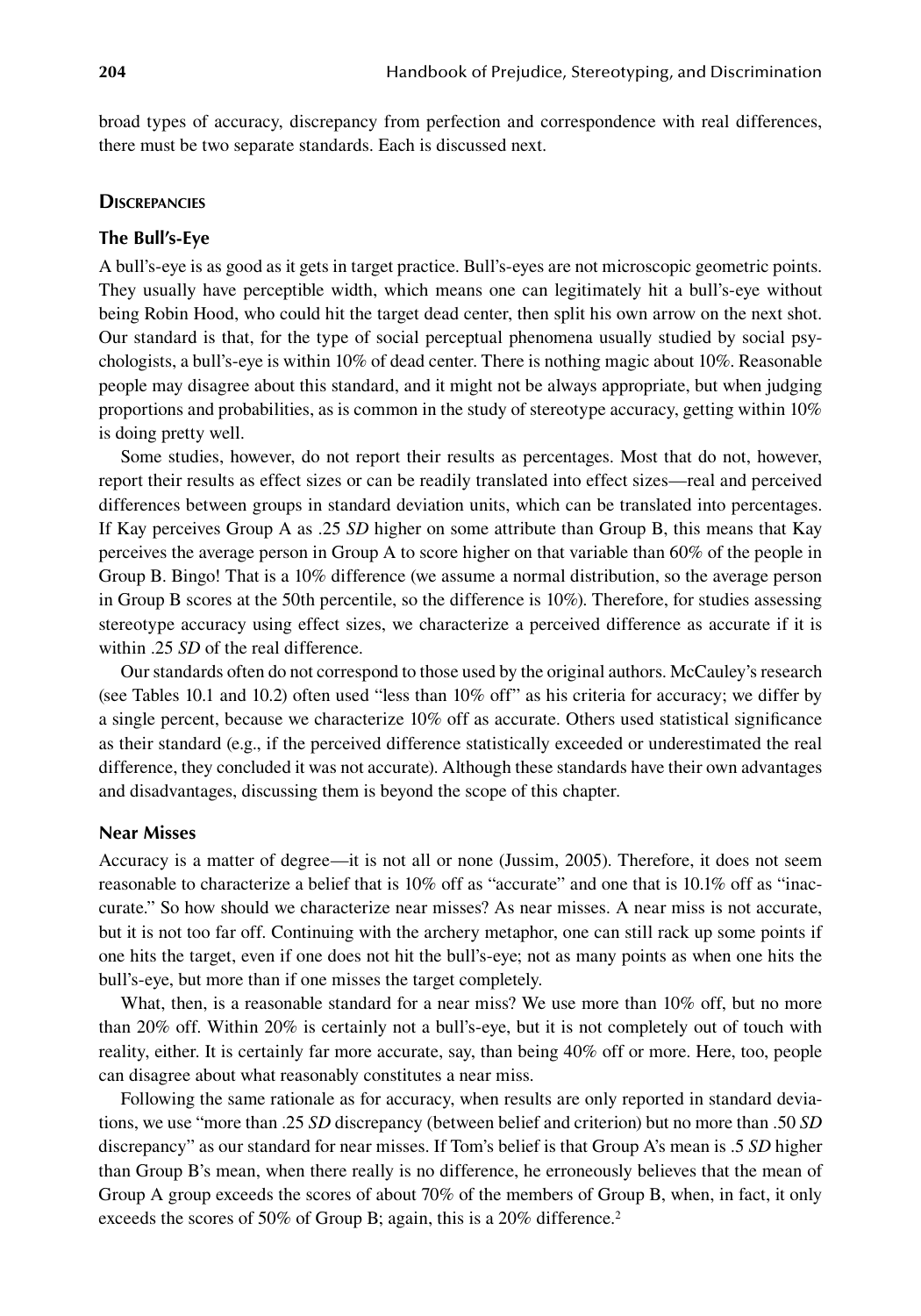### **Types of Discrepancies**

The literature has focused on two broad types of discrepancies. By far, the most interesting and important discrepancy involves perceiving differences between groups. Do people perceive a larger or smaller difference between groups than really exists, or do they perceive the difference accurately? These types of discrepancies directly test the exaggeration hypothesis that has been so long emphasized in the scholarly literature on stereotypes. It is also important for practical reasons. These discrepancies, when they show that people exaggerate real differences on socially desirable attributes, indicate whether people unjustifiably perceive one group as "better" than another (more intelligent, more athletic, etc.). When they show that people underestimate real differences on socially desirable attributes, they indicate that people unjustifiably see groups as more similar to one another than they really are.

There is a second type of discrepancy reported in the literature that is still relevant as "inaccuracy," but has considerably less theoretical or practical importance with respect to stereotypes. Independent of perceiving how two (or more) groups mutually differ on a given attribute (e.g., height), sometimes people have a general tendency to overestimate or underestimate the level of some attribute for all groups. For example, let's say men and women in the United States average 72 and 66 in. in height, respectively. Fred, however, believes that men and women average 74 and 68 in., respectively. He consistently overestimates height by 2 in. (this is a fairly meaningless "elevation" effect; see, e.g., Judd & Park, 1993; Jussim, 2005), but he does not exaggerate sex differences in height.

#### **Correspondence With Real Differences: High Accuracy**

How much correspondence should be considered "accurate"? Again, this is a judgment call. Nonetheless, we advocate holding people to a high standard—the same standards to which social scientists hold themselves.

J. Cohen (1988), in his classic statistical treatise imploring social scientists to examine the size of the effects they obtained in their studies and not just the "statistical significance" of the results, suggested that effect sizes above .8 could be considered "large." Such an effect size translates into a correlation of about .4 (in the remainder of this article, effect sizes are discussed exclusively as correlations). By this standard, correlations of .4 and higher could be considered accurate because they represent a "large" correspondence between stereotype and reality.

This standard has been supported by two recent studies that have examined the typical effect sizes found in clinical and social psychological research. One recent review of more than 300 metaanalyses—which included more than 25,000 studies and over 8 million human participants—found that mean and median effect sizes in social psychological research were both about .2 (Richard et al., 2003). Only 24% of social psychological effects exceeded .3. A similar pattern has been found for the phenomena studied by clinical psychologists (Hemphill, 2003). Psychological research rarely obtains effect sizes exceeding correlations of. 3. Effect sizes of .4 and higher, therefore, constitute a strong standard for accuracy. Last, according to Rosenthal's (1991) binomial effect size display, a correlation of at least .4 roughly translates into people being right at least 70% of the time. This means they are right more than twice as often as they are wrong. That seems like an appropriate cutoff for considering a stereotype reasonably accurate.

## **Correspondence With Real Differences: Moderate Accuracy**

Moderate correspondence, of course, is less than high correspondence. It reflects a mix of accuracy and inaccuracy. Following the same standards as science (J. Cohen, 1988; Richard et al., 2003), we characterize correlations between people's beliefs and reality ranging from .25 to .40 as moderately accurate. Such correlations do not reflect perfect accuracy, nor do they reflect complete inaccuracy.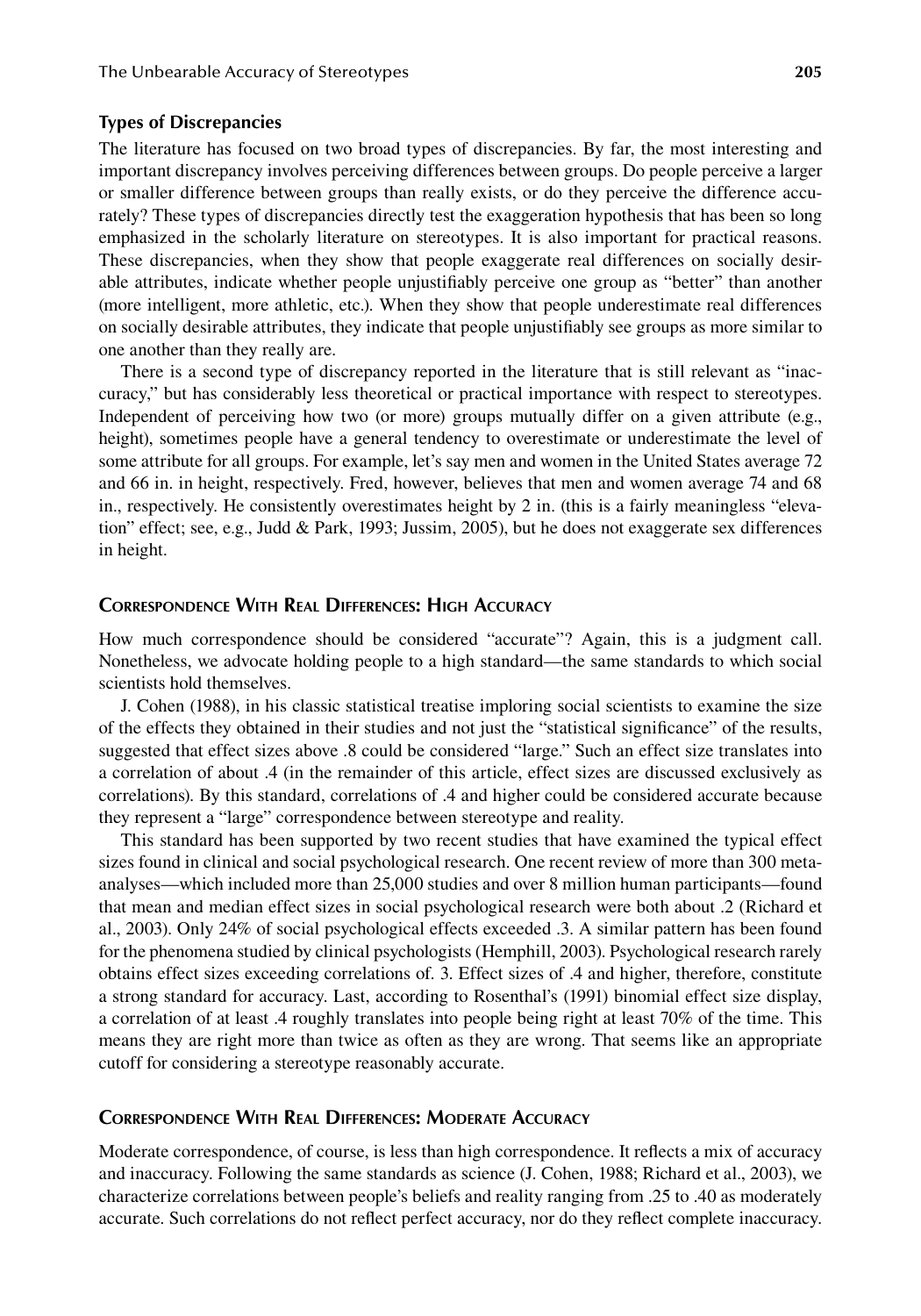| Are Racial/Ethnic Stereotypes Inaccurate?                                                                                                                                                                       |                                                                                                                                                            |                                                                                           |                                                                                                                                                                                                                                                                                                                                                                                                  |                                                                                        |                                                                                                                                                  |
|-----------------------------------------------------------------------------------------------------------------------------------------------------------------------------------------------------------------|------------------------------------------------------------------------------------------------------------------------------------------------------------|-------------------------------------------------------------------------------------------|--------------------------------------------------------------------------------------------------------------------------------------------------------------------------------------------------------------------------------------------------------------------------------------------------------------------------------------------------------------------------------------------------|----------------------------------------------------------------------------------------|--------------------------------------------------------------------------------------------------------------------------------------------------|
|                                                                                                                                                                                                                 |                                                                                                                                                            |                                                                                           |                                                                                                                                                                                                                                                                                                                                                                                                  | Personal Stereotype                                                                    |                                                                                                                                                  |
| Study and Stereotype                                                                                                                                                                                            | Criteria<br>Perceivers and                                                                                                                                 | <b>Accuracy Discrepancies</b><br>Personal Stereotype                                      | Consensual Stereotype Accuracy<br>Discrepancies                                                                                                                                                                                                                                                                                                                                                  | Correlations<br>Accuracy                                                               | Consensual Stereotype<br><b>Accuracy Correlations</b>                                                                                            |
| American and White University<br>characteristics (achievement,<br>intelligence, etc.) of African<br>differences in the personal<br>Ryan (1996); beliefs about<br>of Colorado students<br>personality, athletic, | Perceivers: Random samples<br>and 50 White University of<br>Criteria: Self-reports from<br>of 50 African American<br>Colorado students<br>the same samples | Not available                                                                             | (errors tended to exaggerate real differences)<br>(no consistent pattern of exaggeration or<br>African-Americans beliefs about:<br>White Americans' beliefs about:<br>African-Americans: 5, 5, 7<br>African-Americans: 5, 5, 7<br>White Americans: 5, 2, 10<br>White Americans: 5, 5, 7<br>Differences: 5, 5, 7<br>Differences: 9, 4, 4<br>underestimation)                                      | White perceivers: .36 <sup>a</sup><br>African American<br>perceivers: .42 <sup>a</sup> | White perceivers: .77, .68,<br>perceivers: .73, .53, 77 <sup>b,c</sup><br>African American<br>$.72$ b.c                                          |
| differences (high school degree,<br>between African Americans and<br>beliefs about demographic<br>McCauley and Stitt (1978);<br>other Americans<br>on welfare, etc.)                                            | Perceivers: Five haphazard<br>students,<br>Criteria: U.S. Census data<br>dhoir,<br>samples (church<br>union members,<br>etc.), $N = 62$                    | Not available                                                                             | Differences between African-Americans and<br>(all discrepancies underestimated the real<br>African-American targets: 17, 14, 4<br>White American targets: 17, 13, 5<br>Other Americans: 27, 8, 0<br>differences)                                                                                                                                                                                 | Not available                                                                          | Americans: .93 Differences<br>AfricanAmericans: .60<br>Americans and other<br>between African<br>Americans: .88<br>Beliefs about: <sup>a,b</sup> |
| achievement of nine Canadian<br>(1999); beliefs about the<br>Ashton and Esses<br>ethnic groups                                                                                                                  | Perceivers: 94 University of<br>students<br>Board of<br>Western Ontario<br>Criteria: Toronto<br>Education data                                             | Exaggeration: 33 of 94<br>Accuracy: 36 of 94<br>Underestimation:<br>25 of 94 <sup>d</sup> | Not Available                                                                                                                                                                                                                                                                                                                                                                                    | 69                                                                                     | Not available                                                                                                                                    |
| African Americans and White<br>intelligence, criminality, etc.)<br>Wittenbrink (2000) ; beliefs<br>about differences between<br>Americans on a variety of<br>Wolsko, Park, Judd, and<br>attributes (work ethic, | Colorado undergraduates<br>Criteria: U.S. Census data<br>83 White University of<br>and other reports                                                       | Not available                                                                             | group was. They also underestimated race<br>differences, but by less than $10\%$ , i.e., they<br>Accuracy in judging stereotypical attributes<br>counterstereotypical attributes. Perceivers<br>underestimated how stereotypical each<br>overestimated counterstereotypical<br>attributes more than stereotypical<br>attributes, which means they<br>and near misses in judging<br>were accurate | Not available                                                                          | Not available                                                                                                                                    |

**TA**

**BLE 10.1**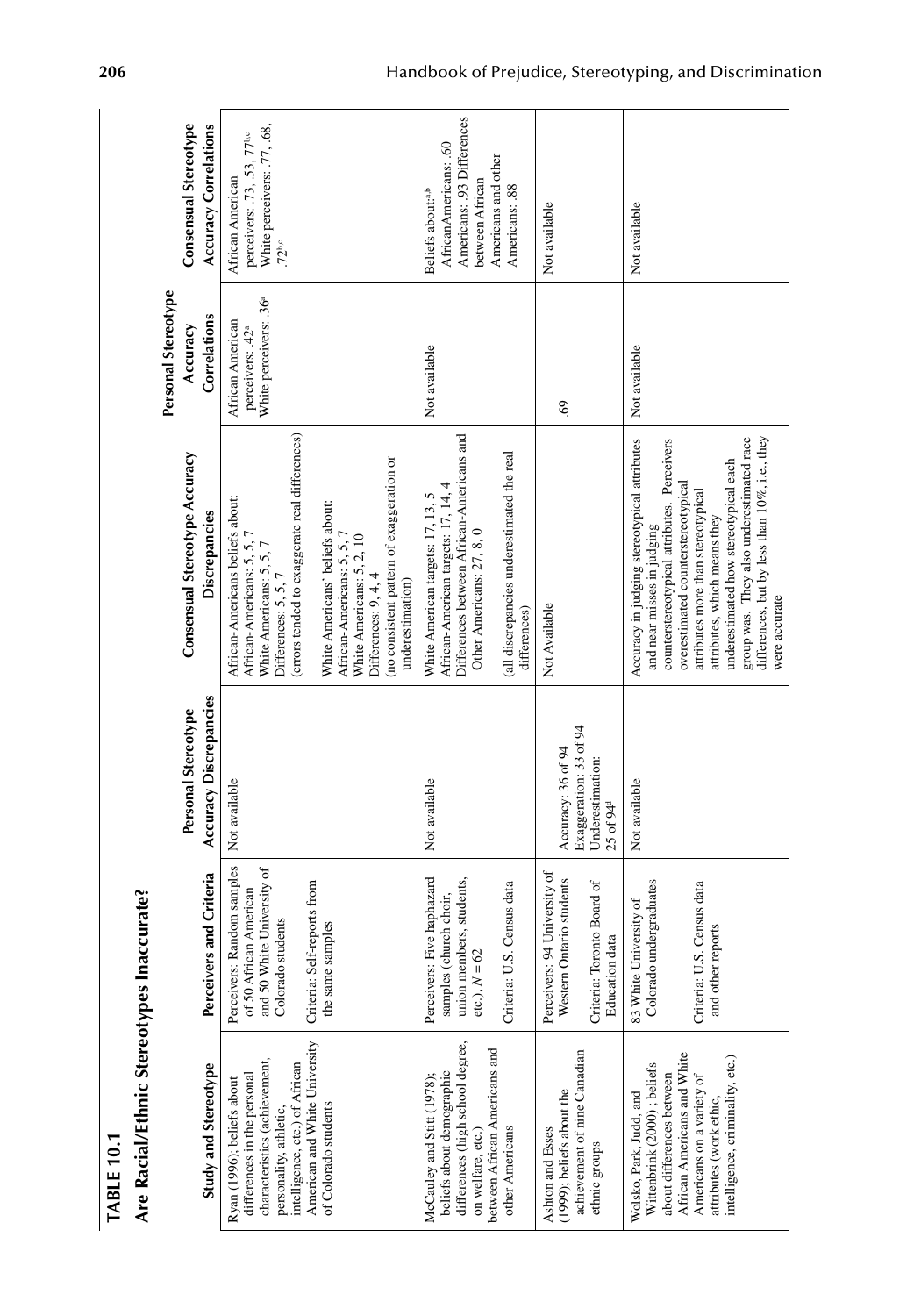| percentage or within .25 SD. For discrepancy scores that were near misses and inaccuracies, parenthetical statements indicate the number of errors that exaggerated real differences,<br>Note: Bold numbers represent accurate judgments, italicized numbers represent inaccuracies, and regular typeface numbers represent near misses. Accuracy means within 10% of the real |
|--------------------------------------------------------------------------------------------------------------------------------------------------------------------------------------------------------------------------------------------------------------------------------------------------------------------------------------------------------------------------------|
| underestimated real differences, or were in the completely wrong direction (reversals). Not available means both that it was not reported and that we were unable to compute it from                                                                                                                                                                                           |
| the data that were reported. See text for explanation of personal and consensual stereotype accuracy discrepancies and correlations. Ryan's (1996) results refer to her stereotypicality                                                                                                                                                                                       |
| results, not her dispersion results.                                                                                                                                                                                                                                                                                                                                           |
| <sup>a</sup> For simplicity, if the study reported more than one individual level (average) correlation, we simply averaged all their correlations together to give an overall sense of the degree of                                                                                                                                                                          |
| accuracy.                                                                                                                                                                                                                                                                                                                                                                      |
| article, but are computable from data that were reported.<br><sup>b</sup> These correlations do not appear in the original                                                                                                                                                                                                                                                     |
| <sup>6</sup> For each group of perceivers, the first correlation is the correspondence between their judgments and the self-reports of their own groups; the second correlation is the correspondence                                                                                                                                                                          |
| between their judgments and the self-reports of the other group; and the third correlation is the correspondence between the perceived difference between the groups and the difference in                                                                                                                                                                                     |
| the self-reports of the two groups.                                                                                                                                                                                                                                                                                                                                            |
| <sup>d</sup> Ashton and Esses (1999) computed a personal discrepancy score for each perceiver, and then reported the number of perceivers who were within .2 SD of the criteria, the number that exag-                                                                                                                                                                         |
| gerated real differences (saw a difference greater than .2 SD larger than the real difference) or underestimated real differences (saw a difference more than .2 SD smaller than the real differ-                                                                                                                                                                              |
| ence). Ashton and Esses (1999) examined beliefs about nine different Canadian ethnic groups; and discrepancy results refer to the number of participants showing each pattern. The results                                                                                                                                                                                     |
| reported here refer to their Table 2, which reports the number of perceivers within .2 SD of the real difference. They did not report results from which the number of perceivers within .25                                                                                                                                                                                   |
| SD of the real difference could be identified.                                                                                                                                                                                                                                                                                                                                 |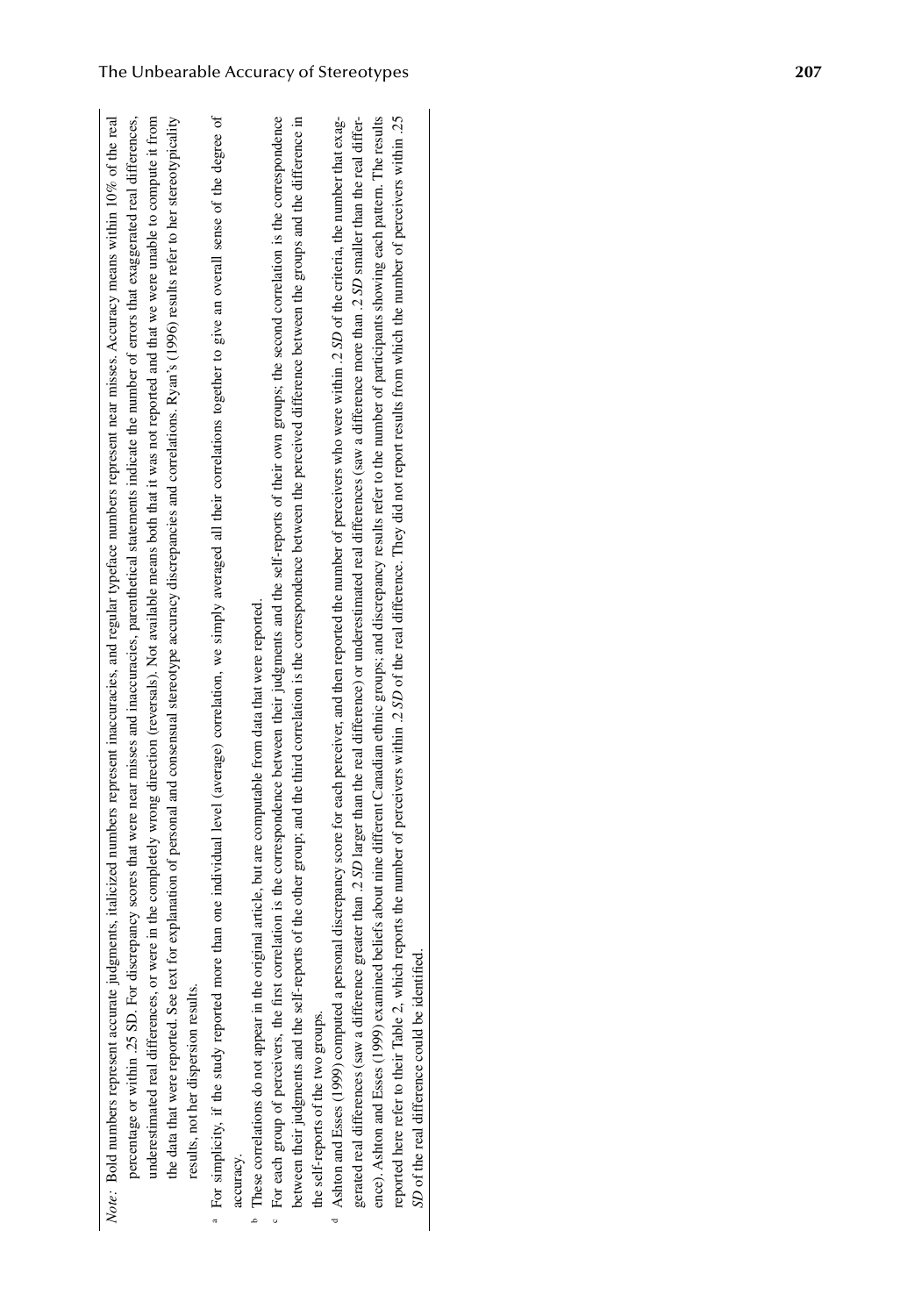| Stereotype<br>Personal | <b>Consensual Stereotype</b><br>Accuracy | Accuracy Correlations<br>Correlations | across five studies<br>$-94 - 98$<br>Not Available                                                                                                          | $\begin{array}{c} \mathrm{Study} \ 1: .78 \\ \mathrm{Study} \ 2: .79 \end{array}$<br>Not Available                                       | Female perceivers: .74<br>Male perceivers: .68<br>Not Available                                                                                                           | $\overline{C}$<br>43                                                                                      | $\overline{5}$<br>Not available                                                                                      | When judging sex differences: .80<br>Female targets: .77°<br>Male targets: .66 <sup>e</sup><br>Female targets: .54 <sup>e</sup><br>When judging sex<br>Male targets: .45°<br>differences: .60      |
|------------------------|------------------------------------------|---------------------------------------|-------------------------------------------------------------------------------------------------------------------------------------------------------------|------------------------------------------------------------------------------------------------------------------------------------------|---------------------------------------------------------------------------------------------------------------------------------------------------------------------------|-----------------------------------------------------------------------------------------------------------|----------------------------------------------------------------------------------------------------------------------|----------------------------------------------------------------------------------------------------------------------------------------------------------------------------------------------------|
|                        | Consensual Stereotype                    | <b>Accuracy Discrepancies</b>         | 56, 28 (26 underestimates), 6 (all<br>underestimations)                                                                                                     | reversal), 7 (5 exaggerations, 2<br>18, 7 (6 underestimations, 1<br>underestimations)                                                    | underestimations, 1 exaggeration, 2<br>exaggerations, 2 underestimations,<br>Female perceivers: 9, 0, 8 (5<br>Male perceivers: 11, 6 (3<br>reversals), $0$<br>I reversal) | Not available                                                                                             | Female-dominated occupations:<br>Near miss (underestimation) <sup>d</sup><br>Male-dominated occupations:<br>Accuracy | Accuracy <sup>e</sup>                                                                                                                                                                              |
|                        | Personal Stereotype                      | Accuracy Discrepancies                | Not available                                                                                                                                               | Not available                                                                                                                            | Not available                                                                                                                                                             |                                                                                                           | Not available                                                                                                        | (on average, over all attitudes; they<br>did not report results separately<br>for each attitude)<br>Near miss                                                                                      |
|                        |                                          | Perceivers and Criteria               | Perceivers: College students, high<br>school students. rail commuters<br>over the five studies)<br>Criteria: U.S. Census<br>$(N = 521)$                     | gy students $(N = 293$<br>Criteria: Meta-analyses of sex<br>Perceivers: Introductory<br>studies)<br>differences<br>psycholo;<br>over two | differences in nonverbal behavior<br>Criteria: Meta-analyses of sex<br>Perceivers: 441 introductory<br>ogy students<br>psycholo,                                          | Criteria: Meta-analyses of sex<br>Perceivers: 708 introductory<br>ogy students<br>differences<br>psycholc | Perceivers: 189 introductory<br>psychology students<br>.S. Census<br>Criteria: L                                     | nationally representative survey<br>indicated in the General Social<br>Perceivers: 617 college students<br>which is a recurring<br>Criteria: Actual attitudes, as<br>over three studies<br>Survey, |
|                        |                                          | <b>Study and Stereotype</b>           | McCauley and Thangavelu (1991); beliefs<br>McCauley, Thangavelu, and Rozin (1988);<br>about the sex distribution into different<br>occupations <sup>a</sup> | Swim (1994) <sup>c</sup> ; beliefs about sex differences on<br>17 characteristics                                                        | Briton and Hall (1995); beliefs about sex<br>differences in nonverbal behavior                                                                                            | Hall and Carter (1999); beliefs about sex<br>differences on 77 characteristics                            | Cejka and Eagly (1999); beliefs about the sex<br>distribution into different occupations                             | Diekman, Eagly, and Kulesa (2002) beliefs<br>about the attitudes of men and women <sup>f</sup>                                                                                                     |

**TA**

**Are** 

**Gender Stereotypes Inaccurate?**

**BLE 10.2**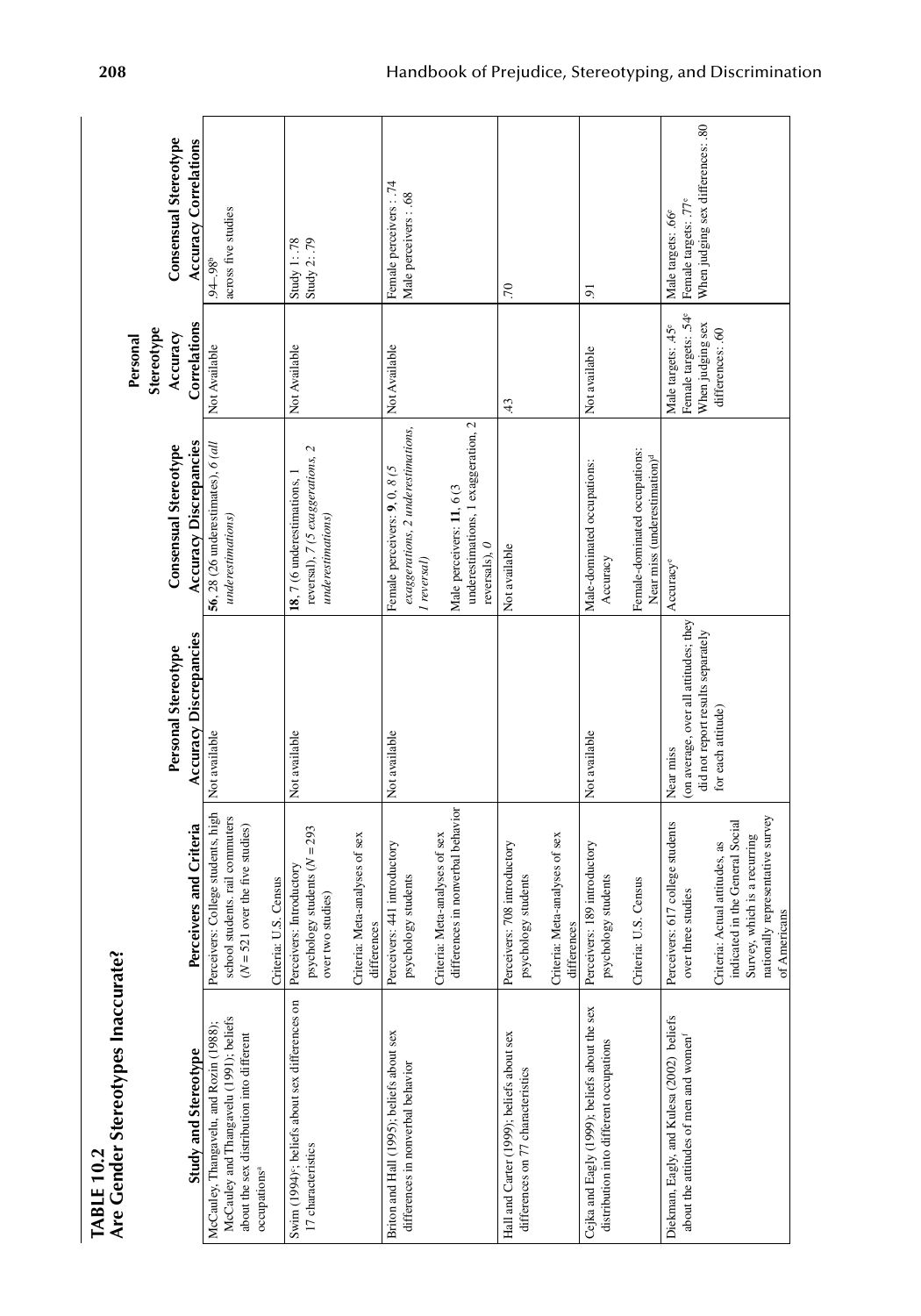| Beyer (1999)'; beliefs about the sex distribution   Perceivers<br>average of men and women in those majors<br>into different majors and mean grade point                                                                                                                                                                                                                                                                                                                                                                                                                                                                                                                                                                                                                                                                                                                                                            | Criteria: College records regarding<br>averages of its attending students<br>the majors and grade point<br>265 college students | Not Available | underestimation, 1 exaggeration, 2<br>underestimations, 1 exaggeration, 4<br>underestimations, 2 reversals), 3 (2<br>reversals), 1 (1 underestimation)<br>reversals), 4 (1 underestimation, 3<br>(3 underestimations, 2 reversals),<br>underestimations, I reversal)<br>Sex differences in grade point<br>Female perceivers: 1, 7 (2<br>Female perceivers: 7, 4 (1<br>Male perceivers: 4, 5 (3<br>1(1 underestimation)<br>Male perceivers: 6, 5<br>average<br>Majors | Male perceivers: .48  Male perceivers: .80<br>Grade point average<br>Female perceivers:<br>Female targets: -.04<br>Male targets: .22<br>Proportion:<br>52 | Female perceivers: .79<br>Grade point average<br>Female targets: .34<br>Male targets: .35<br>Proportion: |
|---------------------------------------------------------------------------------------------------------------------------------------------------------------------------------------------------------------------------------------------------------------------------------------------------------------------------------------------------------------------------------------------------------------------------------------------------------------------------------------------------------------------------------------------------------------------------------------------------------------------------------------------------------------------------------------------------------------------------------------------------------------------------------------------------------------------------------------------------------------------------------------------------------------------|---------------------------------------------------------------------------------------------------------------------------------|---------------|----------------------------------------------------------------------------------------------------------------------------------------------------------------------------------------------------------------------------------------------------------------------------------------------------------------------------------------------------------------------------------------------------------------------------------------------------------------------|-----------------------------------------------------------------------------------------------------------------------------------------------------------|----------------------------------------------------------------------------------------------------------|
| centage or within .25 SD. For discrepancy scores that were near misses and inaccuracies, parenthetical statements indicate the number of errors that exaggerated real differences, under-<br>Note: Bold numbers represent accurate judgments, italicized numbers represent inaccuracies, and regular typeface numbers represent near misses. Accuracy means within 10% of the real per-<br>estimated real differences, or were in the completely wrong direction (reversals). Accuracy data are separated according to perceiver groups or target groups only when these data are<br>reported in the original studies. "Not available," therefore, means both that it was not reported and that we were unable to compute it from the data that were reported. See text for expla-<br><sup>4</sup> These studies are grouned together because they were so similar.<br>nation of personal and consensual stereotype | accuracy discrepancies and correlations.                                                                                        |               | reversals)                                                                                                                                                                                                                                                                                                                                                                                                                                                           |                                                                                                                                                           |                                                                                                          |

- a These studies are grouped together because they were so similar.
- These correlations do not appear in the original article, but are computable from data that were reported. These correlations do not appear in the original article, but are computable from data that were reported.<br>These correlations do not appear in the original article, but are computable from data that were reported. د.<br>د
- Swim (1994) sometimes reported more than one meta-analysis as a criterion for a perceived difference. In that case, we simply averaged together the real differences indicated by the metac Swim (1994) sometimes reported more than one meta-analysis as a criterion for a perceived difference. In that case, we simply averaged together the real differences indicated by the metaanalyses to have a single criterion against which to evaluate the accuracy of the perceived difference. analyses to have a single criterion against which to evaluate the accuracy of the perceived difference.
- dominated occupations and within female-dominated occupations. There was a slight overall tendency to underestimate the sex difference in distribution into male-dominated occupations (9.3%), which is accurate by our standards, and a somewhat stronger tendency to underestimate the sex difference in distribution into female-documented occupations (17.9%), which qualifies Cejka and Eagly (1999) examined beliefs about 80 occupations, but did not report results separately for each occupation. Instead, they simply reported overall discrepancies within maledominated occupations and within female-dominated occupations. There was a slight overall tendency to underestimate the sex difference in distribution into male-dominated occupations (9.3%), which is accurate by our standards, and a somewhat stronger tendency to underestimate the sex difference in distribution into female-documented occupations (17.9%), which qualifies d Cejka and Eagly (1999) examined beliefs about 80 occupations, but did not report results separately for each occupation. Instead, they simply reported overall discrepancies within maleas a near miss by our standards. as a near miss by our standards.
	- e For Diekman et al. (2002) we have averaged several correlations together to give an overall assessment of accuracy. Unfortunately, Diekman et al. did not report their results separately for each attitude. Instead, they reported results averaged over all attitudes. They did, however, report results separately for men and women targets. Therefore, there were a total of six consensual stereotype accuracy discrepancies reported—three studies by men and women targets. All six were underestimates; that is, there was a general tendency to underestimate how much people For Diekman et al. (2002) we have averaged several correlations together to give an overall assessment of accuracy. Unfortunately, Diekman et al. did not report their results separately for each attitude. Instead, they reported results averaged over all attitudes. They did, however, report results separately for men and women targets. Therefore, there were a total of six consensual stereotype accuracy discrepancies reported—three studies by men and women targets. All six were underestimates; that is, there was a general tendency to underestimate how much people supported the various positions. However, this tendency was not very large. All six consensual stereotype discrepancy results underestimated support by only 2% to 8%. supported the various positions. However, this tendency was not very large. All six consensual stereotype discrepancy results underestimated support by only 2% to 8%.  $\ddot{\circ}$
- f For Beyer (1999), all results are reported separately for men and women perceivers, except the individual correlations for grade point average (GPA). Because there was no significant sex of perceiver difference in these correlations, Beyer reported the results separately for male and female targets. GPA is not given in percentages and Beyer did not report standard deviations. To determine whether a result was accurate, therefore, we used the conservative criteria of within .10 grade points for a near points for a near miss. There was an overall ing anyway). There are many reversals in Beyer's data because, although the stereotype is, apparently, that men perform better in school than do women, women's GPAs were actually higher For Beyer (1999), all results are reported separately for men and women perceivers, except the individual correlations for grade point average (GPA). Because there was no significant sex of perceiver difference in these correlations, Beyer reported the results separately for male and female targets. GPA is not given in percentages and Beyer did not report standard deviations. To tendency to inaccurately overestimate students' GPA. This table, therefore, only reports results regarding the accuracy of the perceived differences in GPA (which is most relevant to stereotyping anyway). There are many reversals in Beyer's data because, although the stereotype is, apparently, that men perform better in school than do women, women's GPAs were actually higher determine whether a result was accurate, therefore, we used the conservative criteria of within .10 grade points for accuracy, and within .20 grade points for a near miss. There was an overall tendency to inaccurately overestimate students' GPA. This table, therefore, only reports results regarding the accuracy of the perceived differences in GPA (which is most relevant to stereotypin every major, including the masculine ones (math, chemistry, etc.). in every major, including the masculine ones (math, chemistry, etc.).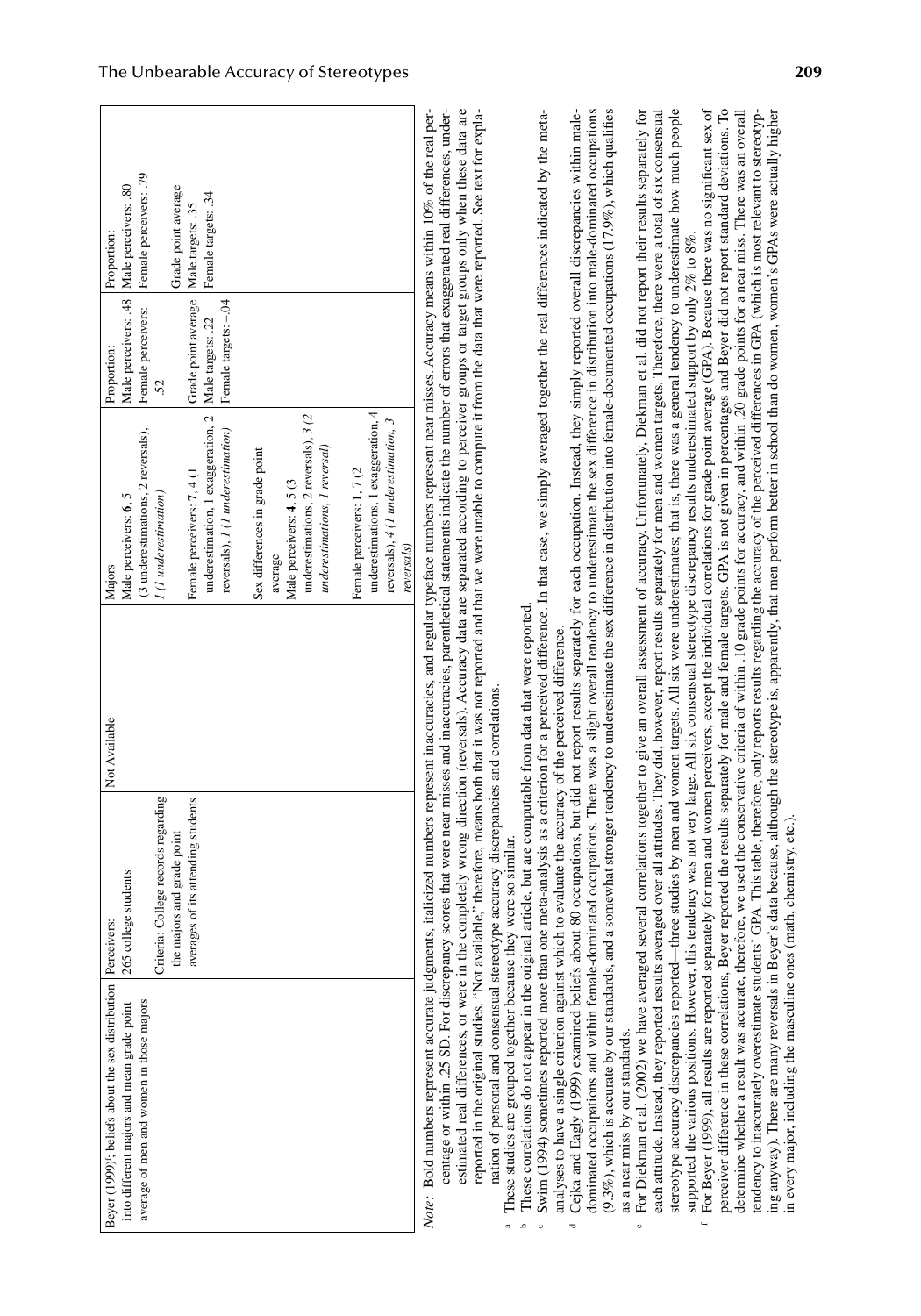Using Rosenthal's (1991) binomial effect size display, a correlation of .3, for example, means that people are right almost two thirds of the time. Now, this also means they are wrong a little over one third of the time, but two out of three isn't bad.

# **Caveats and Clarifications**

# **Systematic Errors**

In social science research, "errors" are usually random. In contrast, in stereotypes, even if the stereotype has considerable accuracy, a major source of concern is the potentially nonrandom nature of the errors. In the preceding discussion on moderate accuracy, for example, a perceiver could be right two thirds of the time. There is, however, a big difference if the one third worth of errors are random versus systematically biased against one group. Fortunately, discrepancy score analyses were intentionally designed to assess systematic errors (Judd & Park, 1993; Jussim, 2005), and we report such errors in our review.

# **We Only Review Stereotype Accuracy Data**

Many of the studies reviewed herein addressed many issues other than accuracy, However, we confine our discussion to those aspects that involve the accuracy of stereotypes. Other issues are beyond the scope of this chapter.

# **Differences in Terms**

None of the studies described in this chapter use our exact terminology of personal and consensual stereotypes that can be evaluated using either discrepancies or correspondence with real differences (or both). Often, they simply discuss "stereotypes." Regardless, we do make that distinction and describe their results accordingly, regardless of whether they described their results this way.

Some researchers have distinguished between personal and consensual stereotypes, although they generally use somewhat different terminology than we do. For example, consensual stereotypes are sometimes discussed as "aggregated" results or stereotypes (because they aggregate across all perceivers). Personal stereotypes are sometimes discussed as "individual" stereotypes; and the Judd, Park, and Ryan group uses the phrase "within-subject sensitivity correlations" to refer to what we call personal stereotype correlations.

# **Criteria for Inclusion**

To be included here, the empirical studies assessing the accuracy of stereotypes needed to meet two major criteria. First, they had to compare perceivers' beliefs about one or more target groups with measures of what that group was actually like. Studies assessing social cognitive processes, even when those processes are widely presumed to be flawed and invalid, are not included here, because such studies provide no direct information about accuracy (Funder, 1987; Jussim, 2005).

Second, studies needed to use an appropriate target group. Sometimes, researchers have assessed people's beliefs about a group, and used as criteria the characteristics of a haphazard sample of members of the target group (e.g., Allen, 1995; Martin, 1987). These studies have an important disconnect between the stereotype they are assessing and the criteria they use. Consider, for example, a study in which perceivers provide their beliefs regarding men and women in general, and the criterion sample is a convenient but haphazard sample of college students (Allen, 1995). In this case, even if perceivers' stereotypes corresponded perfectly with men and women in general, they might not correspond to the characteristics of this criterion sample, if the criterion sample's characteristics differ from those of men and women in general. Consequently, such studies were not included in our review.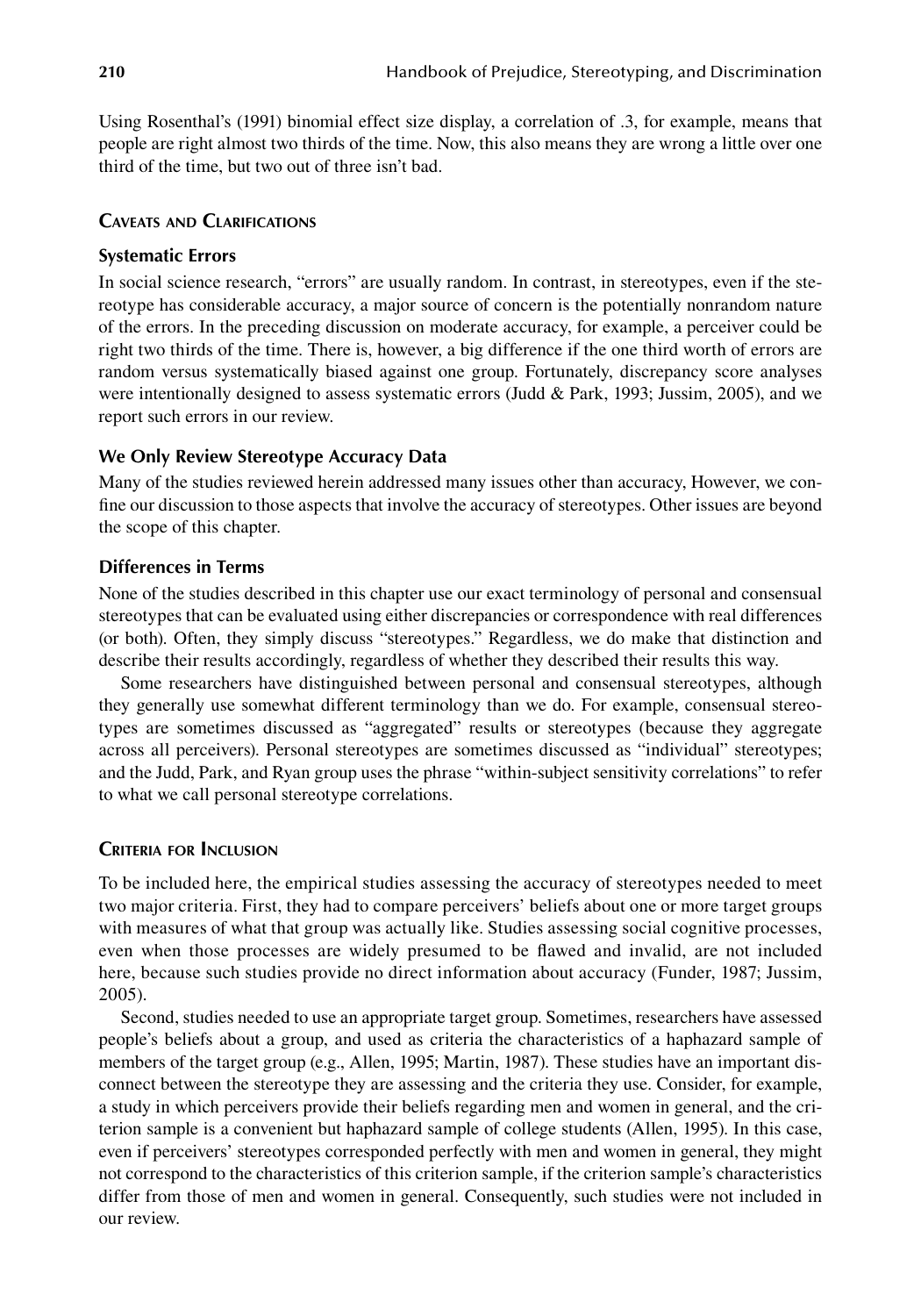# **Accuracy of Ethnic and Racial Stereotypes**

Table 10.1 summarizes the results of all studies assessing the accuracy of racial and ethnic stereotypes that met our criteria for inclusion. We review the most noteworthy of their results here. First, consensual stereotype discrepancies are a mix of accurate and inaccurate beliefs. Nonetheless, most judgments were either accurate or near misses. Only a minority were more than 20% off.

Second, people's consensual stereotype discrepancies for between group differences are consistently more accurate than are their consensual stereotype discrepancies for characteristics within groups. For example, in the Ryan (1996) study, Whites' consensual stereotypes regarding Whites and regarding African Americans each were accurate only 5 of 17 times (10 of 34, total). However, their judgments of differences between Whites and African Americans were accurate 9 times out of 17. A similar pattern occurred in the McCauley and Stitt (1978) study (see Table 10.1).

Third, these results provide little support for the idea that stereotypes typically exaggerate real differences. Exaggeration occurred, but it occurred no more often than did underestimation, with one exception. The only study to assess the accuracy of personal discrepancies found that a plurality of people was accurate, and that there was a slightly greater tendency to exaggerate real differences than to underestimate real differences (Ashton & Esses, 1999, summarized in Table 10.1).

Fourth, the extent to which people's stereotypes corresponded with reality was strikingly high. Consensual stereotype accuracy correlations ranged from .53 to .93. Personal stereotype accuracy correlations were somewhat lower, but still quite high by any standard, ranging from .36 to .69.

# **Accuracy of Gender Stereotypes**

Table 10.2 summarizes the results of all studies of gender stereotypes that met our criteria for inclusion. Results are broadly consistent with those for ethnic and racial stereotypes. In most cases, at least a plurality of judgments was accurate, and accurate plus near miss judgments predominate in every study. Inaccuracy constituted a minority of results. Again, some results showed that people exaggerated real differences. There was, however, no support for the hypothesis that stereotypes generally lead people to exaggerate real differences. As with race, underestimations counterbalanced exaggerations.

Again, consensual stereotype accuracy correlations were quite high, ranging from .34 to .98, with most falling between .66 and .80. The results for personal stereotypes were more variable. Once they were inaccurate, with a near-zero correlation with criteria (Beyer, 1999, perceptions of female targets). In general, though, they were at least moderately, and sometimes highly accurate (most correlations ranged from .40–.60; see Table 10.2).

# **Strengths and Weaknesses of Research on the Accuracy of Racial, Ethnic, and Gender Stereotypes**

Several methodological aspects of these studies are worth noting because they bear on the generalizability of the results. First, although most of the studies only assessed the accuracy of undergraduates' stereotypes, several assessed the accuracy of samples of adults (McCauley & Stitt, 1978; McCauley & Thangavelu, 1991; McCauley, Thangavelu, & Rozin, 1988). Some of the highest levels of accuracy occurred with these adult samples, suggesting that the levels of accuracy obtained do not represent some artifact resulting from the disproportionate study of undergraduate samples. Nonetheless, additional research on the accuracy of noncollege samples is still needed.

Second, the studies used a wide variety of criteria: U.S. Census data, self-reports, Board of Education data, nationally representative surveys, locally representative surveys, U.S. government reports, and so on. The consistency of the results across studies, therefore, does not reflect some artifact resulting from use of any particular criteria.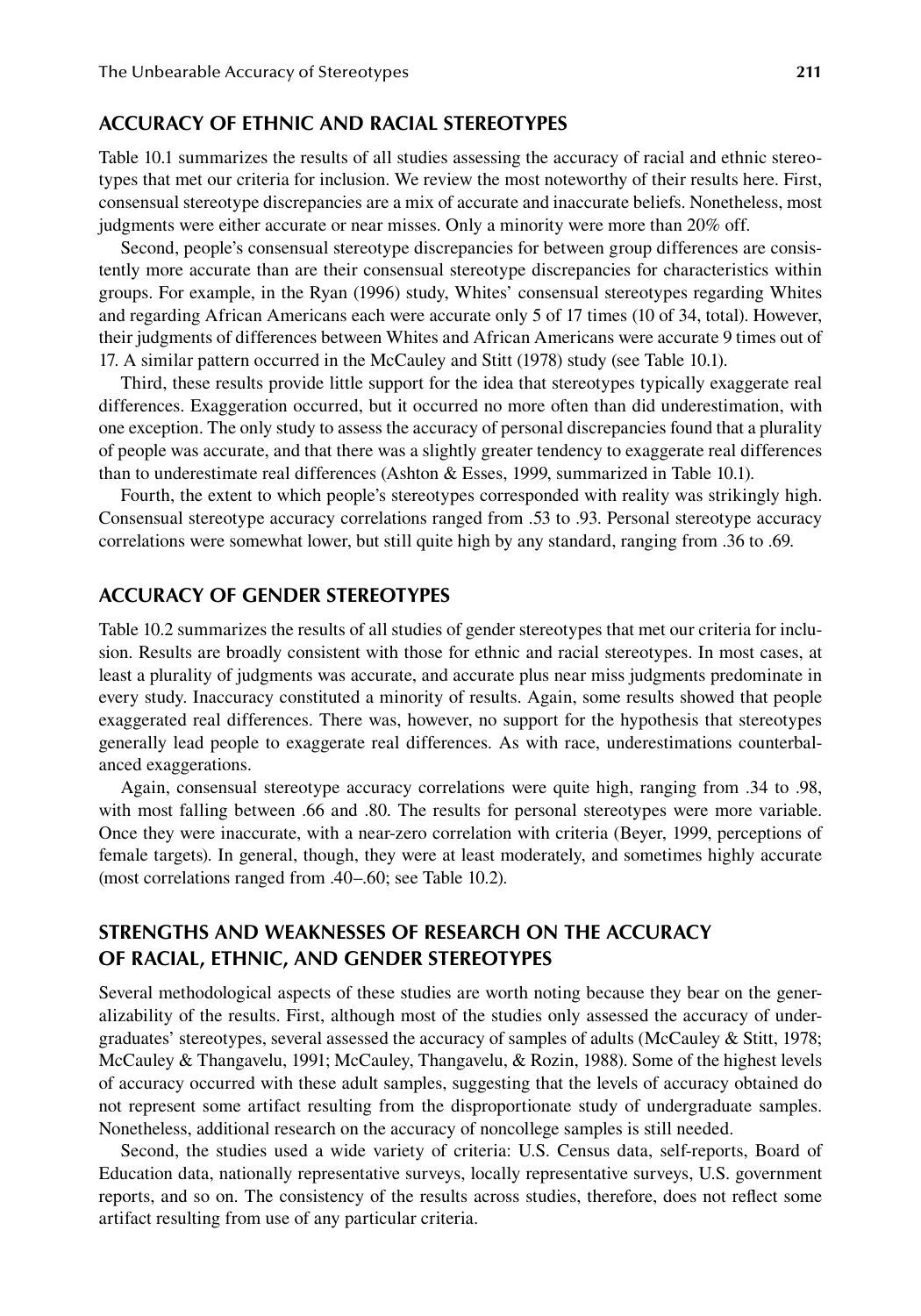Third, the studies examined a wide range of stereotypes: beliefs about demographic characteristics (McCauley & Stitt, 1978; Wolsko, Park, Judd, & Wittenbrink, 2000), academic achievement (Ashton & Esses, 1999; McCauley & Stitt, 1978; Wolsko et al., 2000), and personality and behavior (Ryan, 1996; Wolsko et al., 2000). The consistency of the results across studies, therefore, does not reflect some artifact resulting from the study of a particular type of stereotype.

Fourth, personal discrepancies were the least studied of the four types of accuracy. Thus, the studies do not provide much information about the extent to which individual people's stereotypes deviate from perfection.

#### **Inaccurate Stereotypes**

Despite the impressive and surprising evidence of the accuracy of stereotypes, there is some consistent evidence of inaccuracy in stereotypes. In the United States, political stereotypes tend to have little accuracy (e.g., Judd & Park, 1993). Many people in the United States seem to have little knowledge or understanding of the beliefs, attitudes, and policy positions of Democrats and Republicans.

A recent large-scale study conducted in scores of countries found that there is also little evidence of accuracy in national stereotypes regarding personality (Terracciano et al., 2005). It is probably not surprising that people on different continents have little accurate knowledge about one another's personality (e.g., that Indonesians do not know much about, say, Canadians, is not very surprising). However, somewhat more surprising is that people from cultures with a great deal of contact (various Western European countries; Britain and the United States) also have highly inaccurate beliefs about one another's personality characteristics.

Although the Terraciano et al. (2005) study was impressive in scope and innovative in topic, it suffers from one of the limitations that excluded several studies from this review. Specifically, the criteria samples were haphazard samples of convenience, rather than random samples obtained from target populations. The extent to which this explains their low level of accuracy is unknown until research is conducted on the same topic that obtains criteria from random samples. In general, why some stereotypes have such high levels of accuracy and others such low levels is currently unclear and is an important area of future research.

# **The Role of Stereotypes in Enhancing or Reducing the Accuracy of Person Perception**

#### **What Should People Do to Be Accurate?**

#### **On the Use of Inaccurate Versus Accurate Stereotypes in Judging Individuals**

Relying on an inaccurate belief to judge an individual will not increase accuracy, as can easily be seen with a nonsocial example. If Armand believes that Anchorage, Alaska is warmer than New York City, and he relies on that belief for making guesses about where it is going to be warmer, today, tomorrow, the next day, and so on, he will be wrong most of the time. Even though he may pick up an occasional hit on the rare days that Anchorage really is warmer than New York, he will be wrong far more often than he is right.

Stereotypes are no different. If Celeste believes that professional (American) football players are unusually tiny, and if she relies on that stereotype to guess their sizes, she will be very wrong. Relying on an inaccurate stereotype to judge an individual decreases the accuracy of that judgment.

But what happens when people rely on a largely accurate stereotype to judge an individual? Given that the prior section demonstrated moderate to high accuracy in many stereotype beliefs, this becomes a pressing question. It turns out that there are some conditions under which relying on an accurate stereotype can increase accuracy in judging an individual, and there are some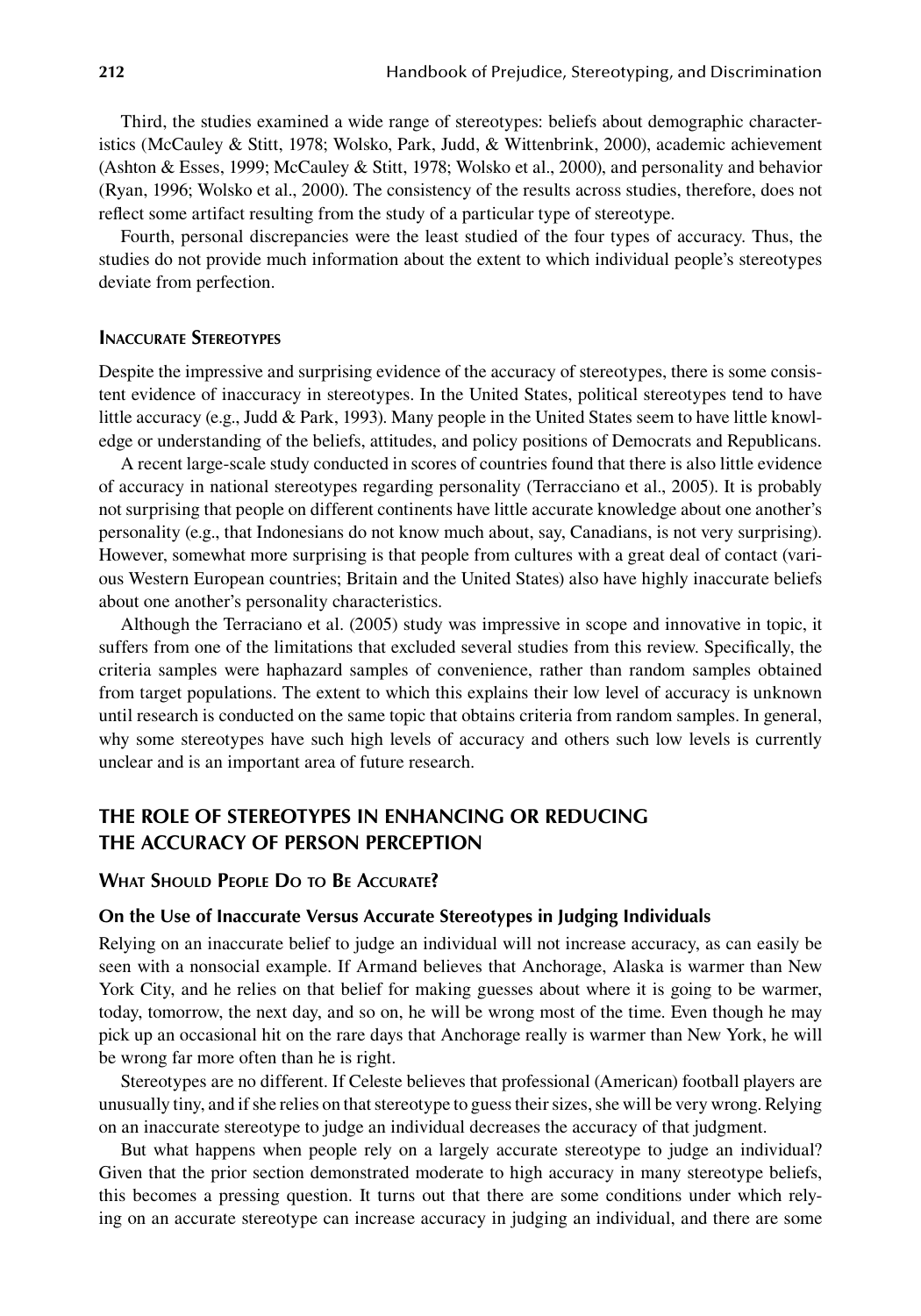conditions under which relying even on an accurate stereotype will not increase accuracy. Those conditions are the major focus of the next sections of this chapter.

Understanding the role of stereotypes in increasing or reducing accuracy involves understanding three different person perception situations. How perceivers should go about being as accurate as possible will be different in each of these three situations (because this discussion involves understanding the role of stereotypes in person perception, in all situations, perceivers know the target person's group membership). In each case, we first present an example involving nonsocial perception, in which the issues may, perhaps, be easier to understand, and which will certainly be less complicated by political correctness concerns.

#### **Definitive Individuating Information**

The first situation involves having vividly clear and relevant individuating information about a particular target. We refer to such individuating as "definitive" because it provides a clear, valid, sufficient answer to whatever question one has about a target. For example, when judging academic accomplishments, we might have standardized test scores and class rank and grade point average for a college applicant; when judging sales success, we might have 10 years of sales records for a salesperson; and when judging personality, we might have multiple expert judges' observations of, and well-validated personality test scores for, a particular individual. When we have this quality and quantity of information, how much should we rely on stereotypes?

If one discovers from a credible source (say, the Weather Channel) that it is 80 degrees today in much of Alaska, but only 60 in New York, what should one conclude? The fact that it is usually colder in Alaska is not relevant. Today, it is warmer in Alaska.

Professional basketball players tend to be tall—very tall. It is very rare to find one shorter than 6'4." It is, therefore, reasonable to expect all basketball players to be very tall.

Once in a while, though, a short player makes it into the National Basketball Association (NBA). Spud Webb was a starting player in the 1990s, and he was about 5'7." Once one knows his height, should one allow one's stereotype to influence one's judgment of his height? Of course not. His height is his height, and his membership in a generally very tall group—NBA players—is completely irrelevant.

In situations where one has abundant, vividly clear, relevant individuating information about a member of a group, the stereotype—its content, accuracy, and so on—becomes completely irrelevant. One should rely entirely on the individuating information.

#### **Useful but Not Definitive Individuating Information**

In many other situations, people may have some useful information, but not the definitive information presented in the first situation. Sometimes information is ambiguous, or limited in quality or degree.

## *Small Amounts of Information*

When we meet a person for the first time, we might have only physical appearance cues (which will usually reveal sex, but which may or may not clue us in on race or ethnicity, attractiveness, neatness, wealth, concern with fashion, etc.). Or, although we might not be following the election for Town Council closely, we just happen to hear on the radio a 10-second sound bite from a candidate in which she claims that property taxes are too high.

#### *Ambiguous Information*

Some information is inherently ambiguous—its meaning and interpretation are unclear. Is a shove playful horsing around or assault? Is that a warm, friendly smile, or a superior sneer? Is that extreme compliment flattery or sarcasm? In these cases people have information, but its meaning or interpretation is unclear.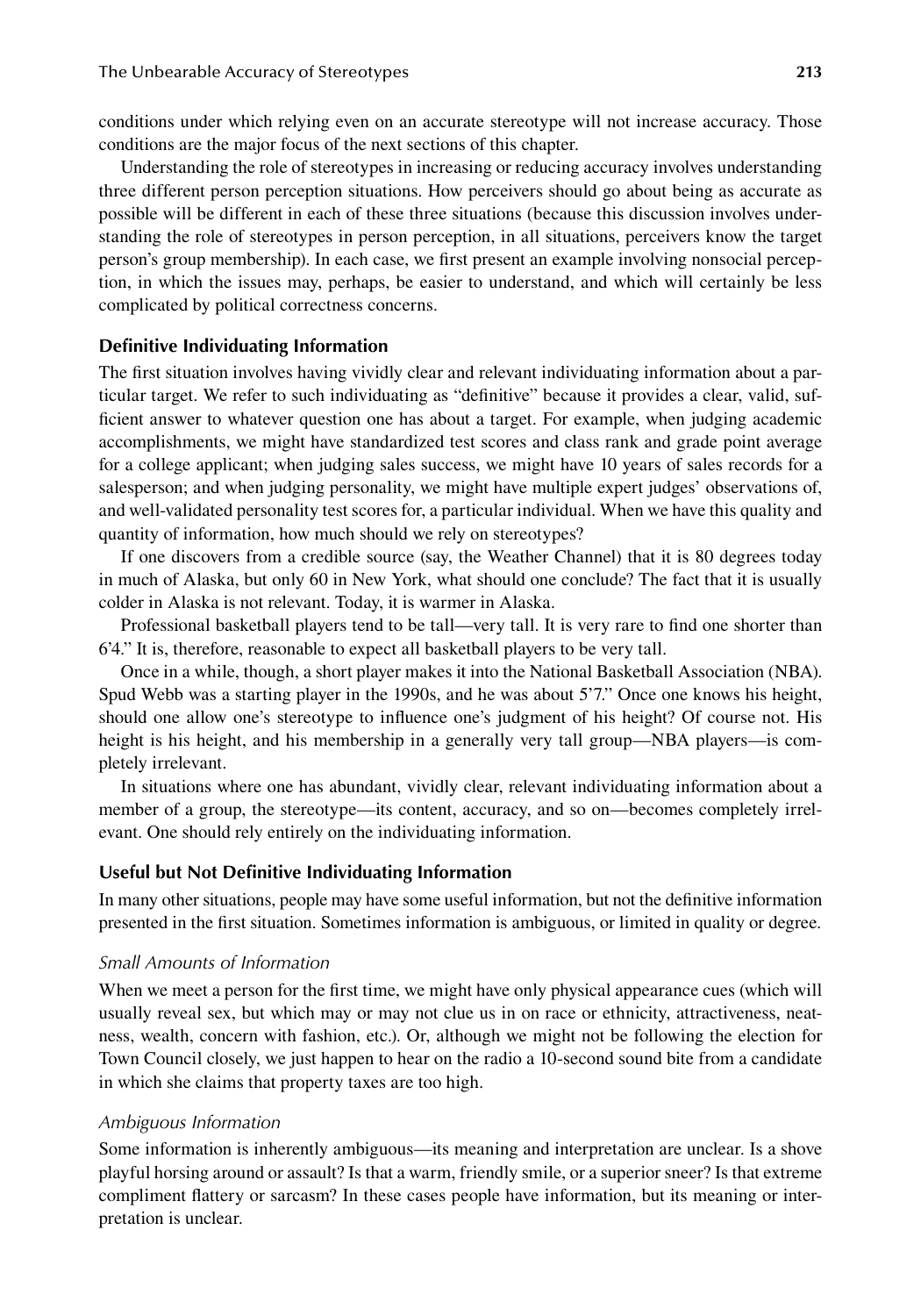#### *Inferences Versus Observations*

Behavior can be observed directly. Most other aspects of psychology—beliefs, attitudes, motivations, personality, intentions, and so on—are not directly observable; they must be inferred on the basis of behavior. Whereas it is possible to definitively know (most of the time) whether David smiled, without lots of other information, it is not so easy to figure out whether David is a "happy" person. Whereas it is relatively easy to grade a student's test, without lots of other information, it is quite hard to know whether that high test score reflects the student's brilliance or the simplicity of the test. There is an inherent ambiguity in going from behavior to inferences about underlying attributes.

## *Predicting the Future Versus Evaluating the Past*

The future is inherently ambiguous. It is not possible to know exactly what will happen in the future (history is littered with the inaccurate predictions of the holy, the greedy, the political, and the superstitious). Nonetheless, we must make predictions about the future all the time. Whenever we select people for admission to college, graduate school, or jobs, we are, essentially, making a prediction that the chosen person is the best for that position, or, at minimum, that he or she is likely to succeed reasonably well. Because the future is inherently unknowable, however, we can almost never have enough information to render such predictions definitive. So, with respect to making predictions about the future, nearly all information has some degree of ambiguity.

# **What Should People Do With Useful but Not Definitive Individuating Information?**

### *Alaska Versus New York*

You get one piece of information about each location. You learn that Jane, a lifelong resident of Anchorage, considers it "cold" today and Jan, a lifelong resident of New York, considers it "cold" today. Note that the "information" that you have is identical regarding the two places. Should you, therefore, predict that they have identical temperatures?

That would be silly. It ignores the wealth of information you already bring to bear on the situation: (a) It is usually much colder in Anchorage; (b) "cold" can mean lots of different things in different contexts; and (c) people usually adapt to their conditions, so, if it is usually 40 degrees in your neighborhood, you would probably judge 20 degrees as cold; but if it is usually 60 degrees in your neighborhood, 40 might be seen as quite cold. To ignore all this would be foolish, and, most of the time, doing so will lead you to an inaccurate conclusion about the weather in the two places.

In other words, in this situation, to the extent that your beliefs about the general characteristics of Alaska, Alaskans, New York, and New Yorkers are reasonably accurate, they should influence your interpretation of "cold" and your prediction regarding the weather in each place.

### *Stereotypes and Person Perception*

The logic here is identical. Consider stereotypes of peace activists and al Qaeda members. You hear the same thing about an individual from each group: They have "attacked" the United States. Should you interpret this to mean that they engaged in identical behaviors? Not likely. The "attack" perpetrated by the peace activist is most likely a verbal "attack" on U.S. war policies; the al Qaeda attack is probably something far more lethal.

The same principles hold regardless of whether the stereotypes involve groups for whom stereotypes are deemed acceptable (e.g., peace activists or al Qaeda) or groups for whom stereotypes are deemed socially unacceptable (e.g., genders, nationalities, races, social classes, religions, ethnicities, etc.). For example, if we learn both Bob and Barb are regarded as "tall," should we conclude that they are exactly equal in height? Of course not. Undoubtedly, Bob is tall for a man, and Barb is tall for a woman, and, because men are, on average, taller than women, tall means different objective heights for men and women (implicit acceptance of these "shifting standards" has been thoroughly demonstrated; e.g., Biernat, 1995).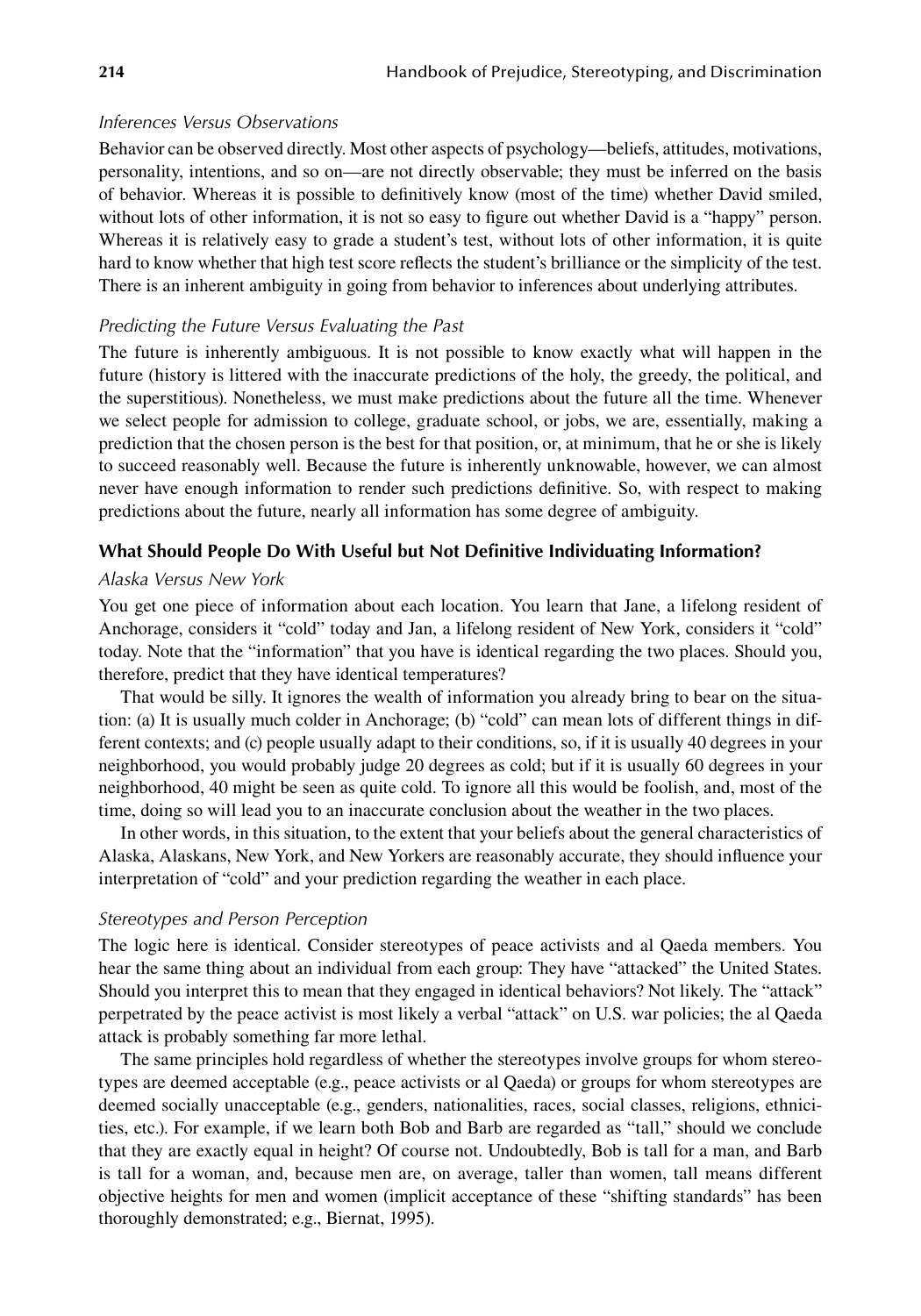What about judgments about more socially charged attributes, such as intelligence, motivation, assertiveness, social skill, hostility, and so on? The same principles apply. If the stereotype is accurate and one only has a small bit of ambiguous information about an individual, using the stereotype as a basis for judging the person will likely enhance accuracy. For the statistically inclined, this is a very basic application of Bayes's theorem (e.g., McCauley, Stitt, & Segal, 1980) and principles of regression (Jussim, 1991). Let's assume for a moment that 30% of motorcycle gang members are arrested for violent behavior at some point in their lives, and 0.3% of ballerinas are arrested for violent behavior at some point in their lives. People who know this are being completely reasonable and rational if, on dark streets or at lonely train stations, they avoid the bikers more than ballerinas, in the absence of much other individuating information about them.

In all of these cases, the stereotype "biases" the subsequent judgments. At least, that is how such influences have nearly always been interpreted in empirical social psychological research on stereotypes (see, e.g., Devine, 1995; Fiske & Neuberg, 1990; Gilbert, 1995; Jones, 1986). It is probably more appropriate, however, to characterize such phenomena as stereotypes "influencing" or "informing" judgments. Such effects mean that people are appropriately using their knowledge about groups to reach as informed a judgment as possible under difficult and information-poor circumstances. If their knowledge is reasonably accurate, relying on the stereotype will usually increase, rather than decrease, the accuracy of those judgments (see also Jussim, 1991, 2005).

#### **No Individuating Information**

#### *Alaska and New York*

If you are given absolutely no information, and are asked to predict today's high temperature in Anchorage and New York, what should you do? If you know anything about the climate in the two places, you will predict that it will be warmer in New York. Indeed, you should predict this every time you are asked to do so. Would this mean your beliefs about climate are somehow irrationally and rigidly resistant to change? Of course not. All it means is that you recognize that, when two regions systematically differ and you are asked to predict the day's temperature, and are given no other information, it will always be better to guess that the place with the higher average temperature is warmer than the place with the lower average temperature.

#### *Stereotypes and Person Perception*

If you are given no information other than race, and you are asked to predict the income of Bill, who is African American, and George, who is White, what should you do? If you know about the average incomes of African Americans and Whites in the United States, you will predict that George is richer. Indeed, you should predict this every time you are asked to make a prediction about the income of an African American and White target about whom you have no other information. Would this mean your beliefs about racial differences in income are somehow irrationally and rigidly resistant to change? Of course not. All it means is that you recognize that, when the average income of two racial groups differs and you are asked to predict the income of an individual from those groups, and are given no other information, it will always be better to guess that the person from the group with the higher average income has more income.

## **What Do People Do When They Judge Individuals?**

#### **Process**

People *should* primarily use individuating information, when it is available, rather than stereotypes when judging others. Do they? This area of research has been highly controversial, with many researchers emphasizing the power of stereotypes to bias judgments (Devine, 1995; Fiske  $\&$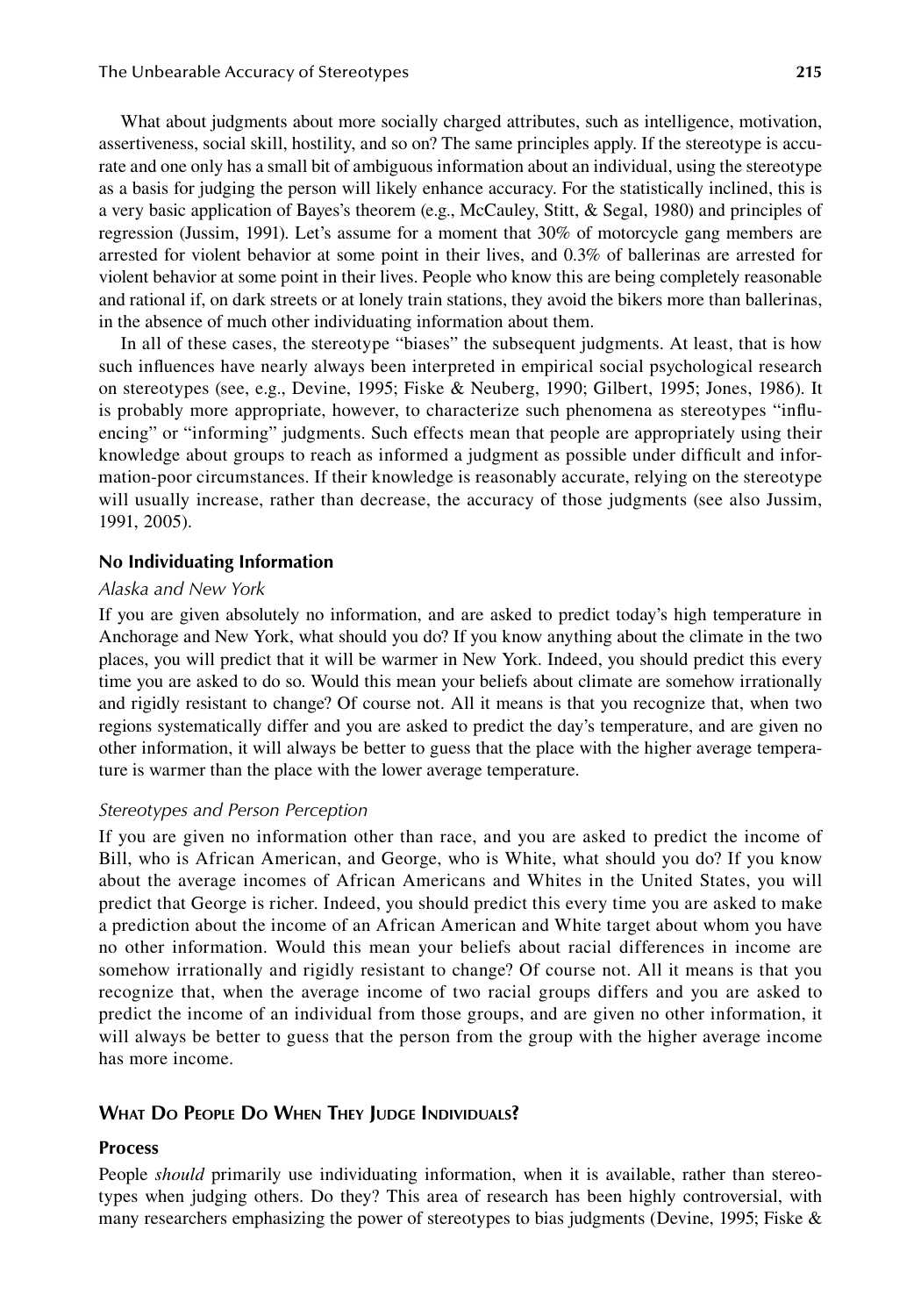Neuberg, 1990; Fiske & Taylor, 1991; Jones, 1986; Jost & Kruglanski, 2002) and others emphasizing the relatively modest influence of stereotypes and the relatively large role of individuating information (Jussim, Eccles, & Madon, 1996; Kunda & Thagard, 1996).

Fortunately, literally hundreds of studies have now been performed that address this issue, and, even more fortunately, multiple meta-analyses have been performed summarizing their results. Table 10.3 presents the results from meta-analyses of studies assessing stereotype bias in many contexts. It shows that the effects of stereotypes on person judgments, averaged over hundreds of experiments, range from 0 to .25. The simple arithmetic mean of the effect sizes is .10, which is an overestimate, because the meta-analyses with more studies yielded systematically lower effect sizes (*r =–*.43 between effect size and number of studies). The few naturalistic studies of the role of stereotypes in biasing person perception have yielded similarly small effects (e.g., Clarke & Campbell, 1955; Jussim et al., 1996; Madon et al., 1998).

How small is an effect of  $r = .10$ ? It is small according to J. Cohen's (1988) heuristic categorization of effect sizes. It is among the smallest effects found in social psychology (Richard et al., 2003). An overall effect of .10 means that expectancies substantially influence social perceptions about 5% of the time (as per Rosenthal's [1991] binomial effect size display). This means that stereotypes do not influence perceptions 95% of the time.

In general, therefore, based on more than 300 experimental studies and a smaller number of naturalistic studies, stereotypes have only very modest influences on person perception. Of course,

#### **TABLE 10.3**

|                                              |                                                                                                     |                          | Average           |
|----------------------------------------------|-----------------------------------------------------------------------------------------------------|--------------------------|-------------------|
|                                              |                                                                                                     | Number of                | <b>Stereotype</b> |
| Meta-Analysis                                | <b>Topic/Research Question</b>                                                                      | <b>Studies</b>           | Effect            |
| Swim, Borgida, Maruyama,<br>and Myers (1989) | Do sex stereotypes bias evaluations of men's and<br>women's work?                                   | 119                      | $-.04a$           |
| Stangor and McMillan<br>$(1992)^{b}$         | Do expectations bias memory?                                                                        | 65                       | .03               |
| Sweeney and Haney (1992)                     | Does race bias sentencing?                                                                          | 19                       | .09               |
| Mazella and Feingold<br>(1994)               | Does defendant social category affect mock juror's<br>verdicts?<br>Defendants':                     |                          |                   |
|                                              | <b>Attractiveness</b>                                                                               | 25                       | .10               |
|                                              | Race (African American or White)                                                                    | 29                       | .01               |
|                                              | Social class                                                                                        | $\overline{\mathcal{A}}$ | .08               |
|                                              | <b>Sex</b>                                                                                          | 21                       | .04 <sup>a</sup>  |
| Kunda and Thagard (1996)                     | Do stereotypes bias judgments of targets in the<br>absence of <i>any</i> individuating information? | 7                        | .25               |
| Kunda and Thagard (1996)                     | Do stereotypes bias judgments of targets in the<br>presence of individuating information?           | 40                       | .19               |

#### **Meta-Analyses of the Role of Stereotypes in Person Perception**

*Note:* Effect size is presented in terms of the correlation coefficient, *r*, between stereotype (or expectation) and outcome. All meta-analyses presented here focused exclusively on experimental research. Individuating information refers to information about the personal characteristics, behaviors, or accomplishments of individual targets. The effect size shown in the last column for each of the meta-analyses represents the overall average effect size obtained in that study. Effect sizes often varied for subsets of experiments included in the meta-analysis. Only meta-analyses of outcomes, not of moderators or mediators, are displayed.

a A negative coefficient indicates favoring men; a positive coefficient indicates favoring women.

<sup>b</sup> This meta-analysis is included here because many of the studies involved stereotypes.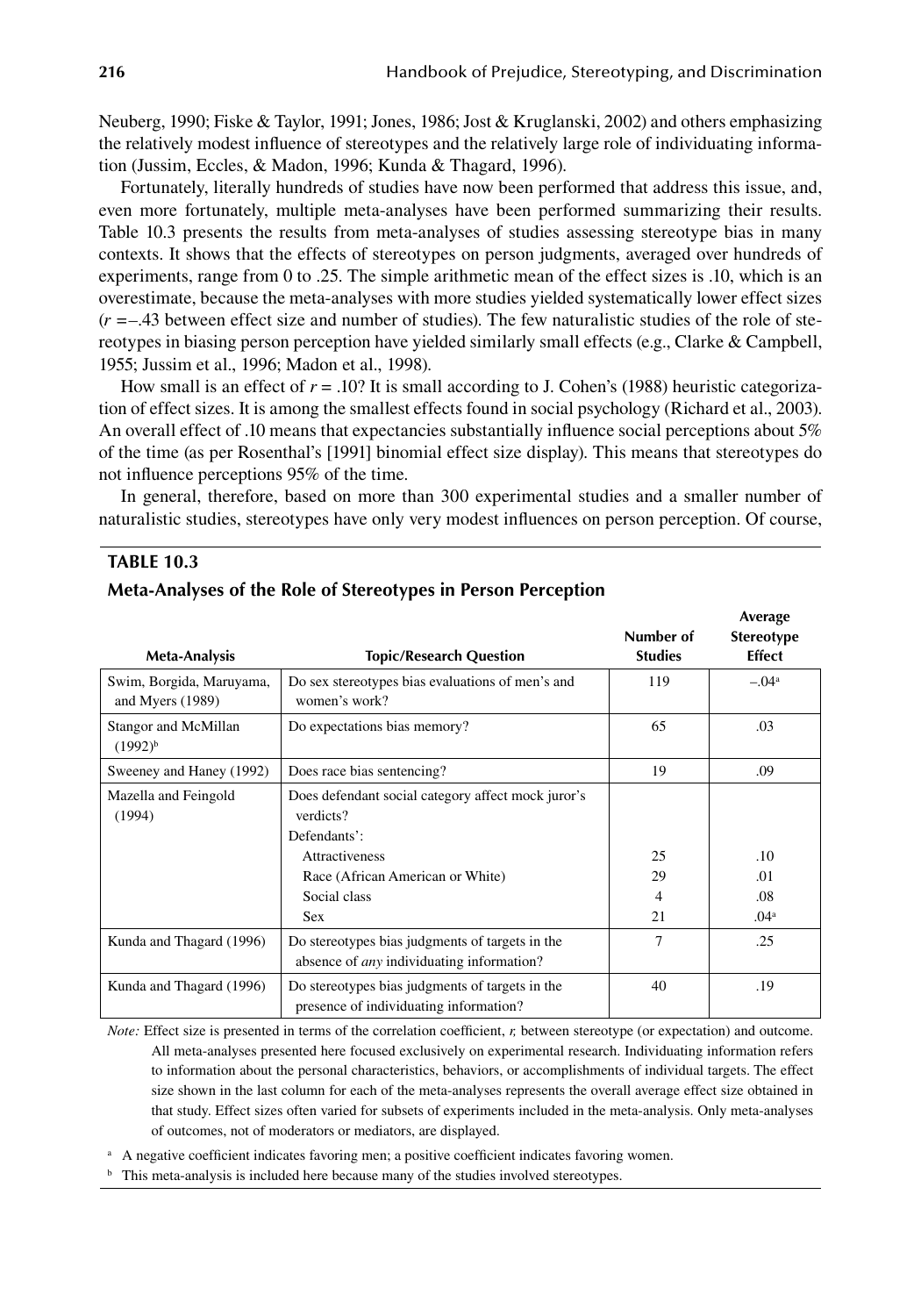there is always the possibility that researchers have not searched in the right places or in the right way for powerful stereotype biases in person perception. At minimum, however, the burden of proof (for the existence of widespread, powerful stereotype biases in person perception) has shifted to those emphasizing such powerful biases.

The existence of small stereotype effects, however, does not necessarily mean that people do generally rely heavily on individuating information. However, the empirical evidence shows, in fact, that they do. The one meta-analysis that has addressed this issue found that the effect of individuating information on person perception was among the largest effects found in social psychology, *r* = .71 (Kunda & Thagard, 1996). In other words, people seem to be generally doing the right thing relying on individuating information far more than stereotypes.

But what about that .10 effect of stereotypes? Doesn't that demonstrate inaccuracy? It might, at least when the stereotype itself is clearly inaccurate. However, it does not necessarily demonstrate inaccuracy for two reasons: (a) Most of the studies examining these issues have examined experimentally created fictitious targets who had no "real" attributes, so that there was no criteria with which to assess accuracy; and (b) an influence of an accurate stereotype (typically characterized as "bias" in the literature) does not necessarily translate into inaccuracy. Indeed, some "biases" mean that people are being as accurate as possible under the circumstances (Jussim, 1991, 2005). Therefore, the next section reviews the very small handful of stereotype and person perception studies that have actually addressed the accuracy issue.

#### **Accuracy**

#### *Accuracy in Perception of Small Group Differences*

Madon et al. (1998) examined the accuracy of seventh-grade teachers' perceptions of their students' performance, talent, and effort at math about 1 month into the school year. Madon et al. assessed accuracy in the following manner. First they identified the teachers' perceptions of group differences by correlating teachers' perceptions of individual students with the students' race, sex, and social class. This correlation indicated the extent to which teachers systematically evaluated individuals from one group more favorably than individuals from another group. Next, Madon et al. assessed actual group differences in performance, talent, and effort by correlating individual students' final grades the prior year (before teachers knew the students), standardized test scores, and self-reported motivation and effort with students' race, sex, and social class. The teachers' accuracy was assessed by correlating the teachers' perceived differences between groups with the groups' actual differences.

Madon et al. (1998) found that teachers were mostly accurate. The correlation between teachers' perceived group differences and actual group differences was *r* = .71. The teachers' perceptions of sex differences in effort, however, were highly inaccurate—they believed girls exerted more effort than boys, but there was no sex difference in self-reported motivation and effort. When this outlier was removed, the correlation between perceived and actual group differences increased to  $r = .96$ .

We are aware of only two other studies that have addressed whether people systematically and unjustifiably favor or disparage individuals belonging to certain groups (Clarke  $\&$  Campbell, 1955; Jussim et al., 1996). Both yielded evidence of accuracy accompanied by small bias.

All three studies (including Madon et al., 1998), however, were conducted in educational contexts—Jussim et al. (1996) addressed teachers' perceptions of students, and Clarke and Campbell (1955) addressed students' perceptions of one another. It remains an empirical question whether this pattern of accuracy and small bias in perceptions of demographic differences between individuals with whom one has extended contact is unique to classrooms, or characterizes social perception more broadly.

This pattern of moderate to high accuracy in perceptions of differences between small groups can occur for either of two reasons. First, perceivers might have jettisoned their stereotypes completely, and judged targets primarily on the basis of relevant individuating information. Second, perceivers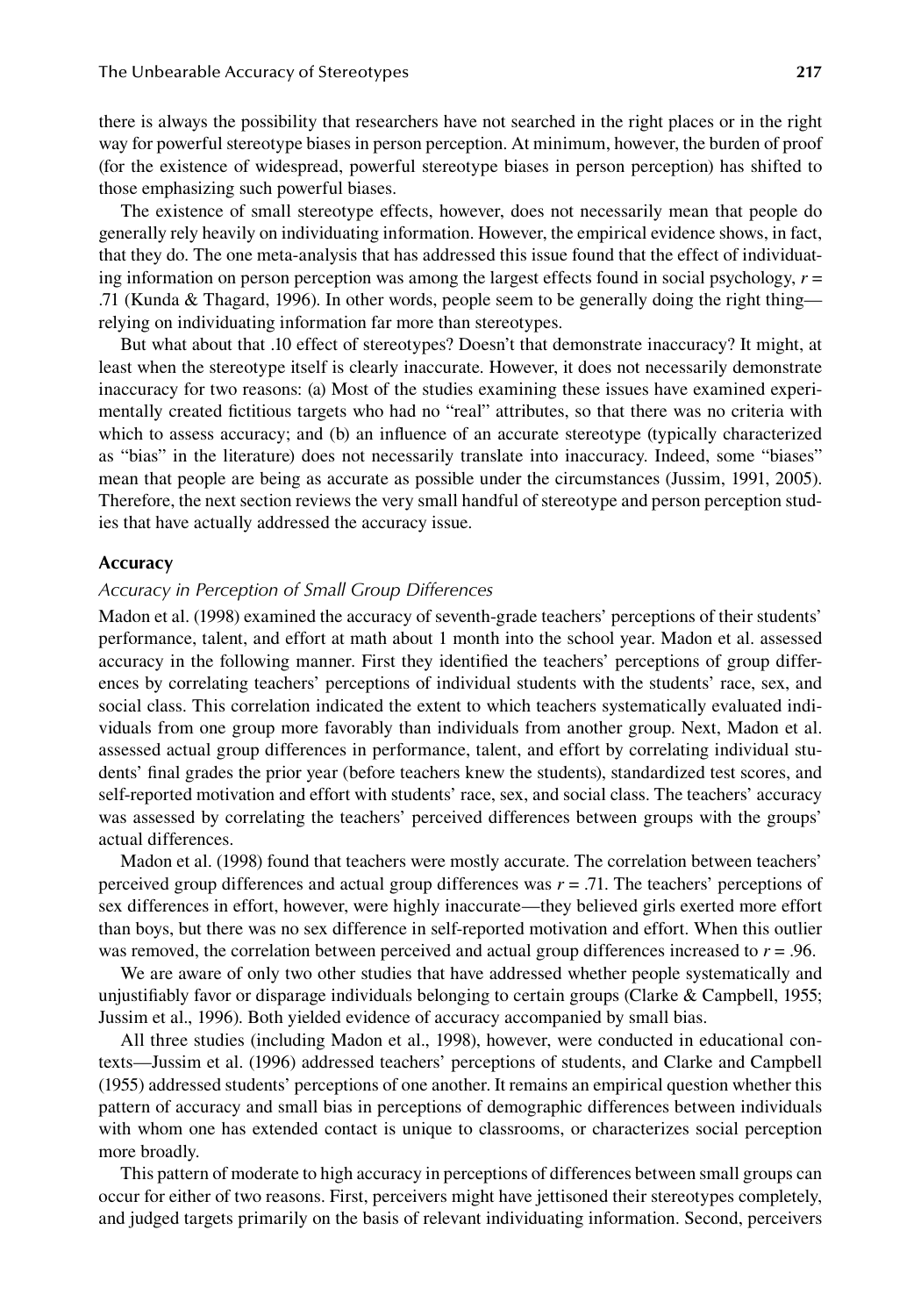might not have jettisoned their stereotypes. If their stereotypes (e.g., "girls perform slightly higher in math classes than do boys") were accurate (girls actually did perform slightly higher than boys), teachers could also have reached accurate perceptions of differences between boys and girls by applying their stereotype.

The research described thus far does not distinguish between these explanations. Regardless of the explanation, however, this research does lead to one clear conclusion: In the few studies that have examined stereotypes and person perception under naturalistic conditions, there is no evidence of stereotypes powerfully and pervasively distorting perception. There was some evidence of bias and distortion, but the far stronger pattern has been accuracy. The next section, therefore, reviews studies that have not only assessed accuracy, but have also assessed the sources of both accuracy and bias in person perception.

## **Does Relying on a Stereotype Increase or Reduce Accuracy in Person Perception?**

What does empirical research indicate about whether people's reliance on stereotypes increases or reduces the accuracy of their judgments? Only a handful of studies provide data capable of addressing this issue, and they are discussed next.

## *Occupational Stereotypes: C. E. Cohen (1981)*

C. E. Cohen (1981) examined whether people more easily remember behaviors and attributes that are consistent with a stereotype than those that are inconsistent with that stereotype. Perceivers in her study viewed a videotape of a dinner conversation between a husband and wife (they were actually husband and wife, but they were also experimental confederates trained by Cohen). Half of the time, this conversation led perceivers to believe the woman was a waitress; half of the time, the conversation led perceivers to believe the woman was a librarian. The remainder of the conversation conveyed an equal mix of librarian-like and waitress-like attributes and behaviors.

Perceivers were then given a series of choices regarding objective aspects of the woman in the videotape (e.g., wore glasses . . . did not wear glasses). Their task was to select the correct description. Perceivers consistently remembered 5% to 10% more behaviors or features that were consistent with the woman's supposed occupation than behaviors or features that were inconsistent with her supposed occupation. For example, they were more likely to accurately remember that the "librarian" wore glasses and liked classical music, whereas they were more likely to accurately remember that the "waitress" had a beer and no artwork in her house (even though the tape was identical, showing the woman wearing glasses, liking classical music, having a beer, and not having artwork in her apartment). This pattern occurred across two studies and regardless of whether the memory test occurred immediately after the videotape or up to 7 days later. Thus, it appeared that people selectively remembered stereotype-consistent information better than they remembered stereotypeinconsistent information.

C. E. Cohen (1981) also reported results regarding the accuracy of her perceivers' memories. Across the two studies, accuracy levels were quite high—ranging from a low of 57% to a high of 88% and averaging about 75% in the first study and about 66% in the second study. Overall, therefore, she found high (about 70%) accuracy and small (about 5%–10%) but real bias.

The results from her second study were particularly relevant with respect to understanding whether the stereotype increased or reduced accuracy. In this study, half of the perceivers learned of the woman's supposed occupation before viewing the tape (so the stereotype was activated prior to viewing); half learned of it after viewing the tape. In comparison to receiving the label after viewing the tape, when people received the label first, they more accurately remembered both stereotype-consistent and stereotype-inconsistent information. On average they correctly remembered 70% of the target's attributes (regardless of their degree of stereotype consistency) when they received the label first; they correctly remembered only about 63% of the target's attributes when they received the label last. The upshot here, therefore, is that, although the label biased memory in such a manner as to favor stereotype-consistent information, having the label up front also increased overall accuracy.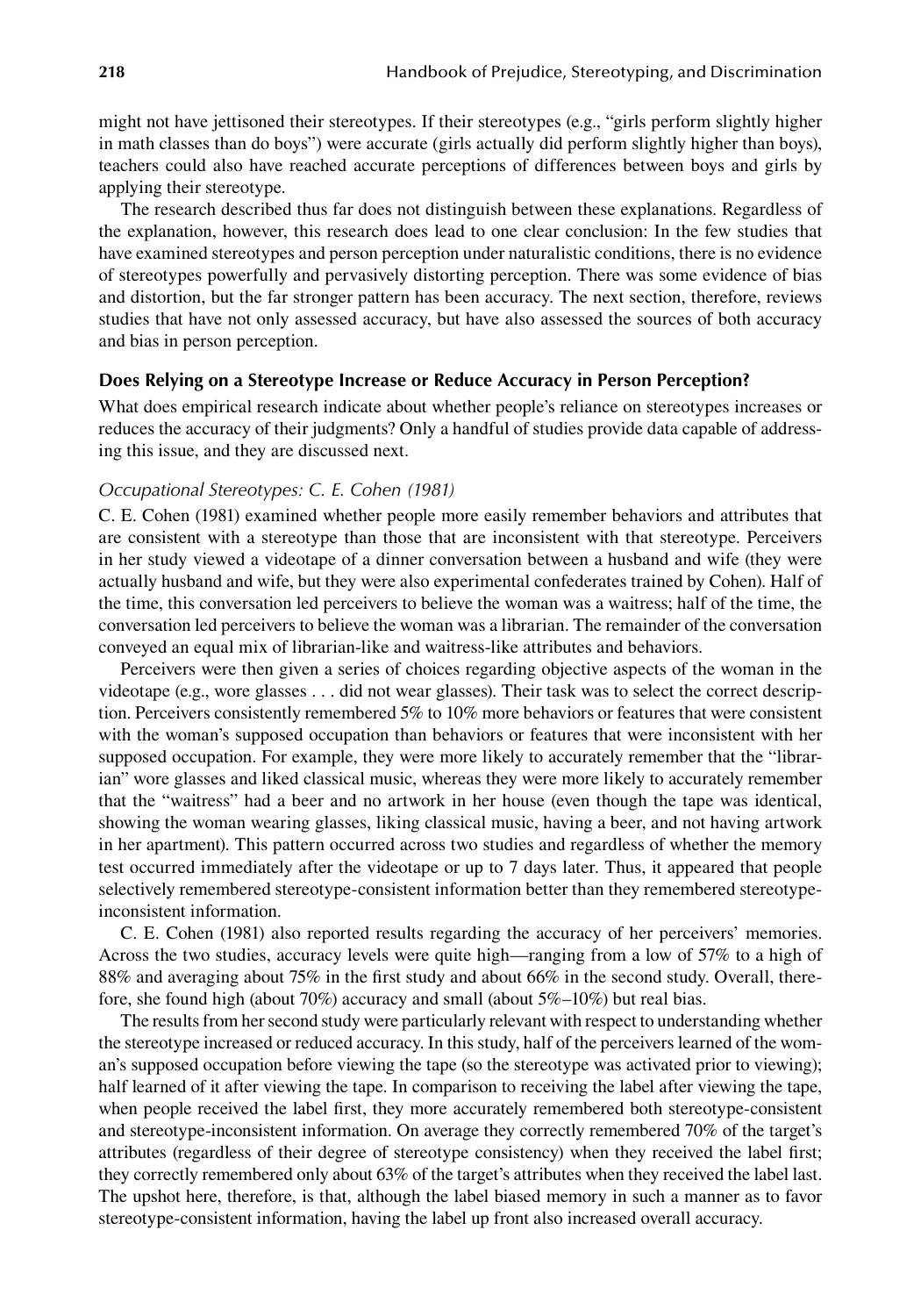Why? Most likely, the label provided some sort of organizing scheme for perceivers, which facilitated their understanding and interpretation of both stereotype-consistent and stereotype-inconsistent attributes. Stereotypes may "bias" perception and, simultaneously, increase accuracy.

#### *Residence Hall Stereotypes: Brodt and Ross (1998)*

The utility of an accurate stereotype was also demonstrated by Brodt and Ross (1998). College students made predictions about the behaviors and preferences of other college students who lived in one of two dormitories. The students in the "preppie" dorm were widely seen as politically conservative, wealthy, and conventional. The students in the "hippie" dorm were widely seen as politically left wing with unconventional practices and preferences. Perceivers (other students who did not live in either dorm) viewed photographs of individual targets, were informed of each target's dorm, and then made predictions about each target's behaviors and attitudes. Perceivers' predictions were then compared to the targets' self-reports on these same preferences and attitudes.

When perceivers predicted targets to be consistent with their dorm (for a preppie dorm resident to have preppie attributes or for a hippie dorm resident to have hippie attributes), 66% of their predictions were correct (they matched the targets' self-reports). When perceivers jettisoned their dorm stereotypes, and predicted targets to be inconsistent with their dorm, 43% of their predictions were correct. Relying on the preppie–hippie dorm stereotypes enhanced the accuracy of person perception predictions.

#### *Sex Stereotypes: Jussim et al. (1996) and Madon et al. (1998)*

Both Jussim et al. (1996) and Madon et al. (1998) examined the accuracy of teacher expectations. (Madon et al., 1998, was described previously; Jussim et al., 1996, was similar, except that it was conducted in sixth grade rather than seventh grade, and it did not examine the accuracy of perceived differences between students from different demographic groups.) Both found that, when controlling for individuating information (motivation, achievement, etc.), student social class and race or ethnicity had little or no effect on teacher expectations. Thus, teachers essentially jettisoned their social class and ethnic stereotypes when judging differences between children from different social class and ethnic backgrounds. Although this finding is in many ways laudable, teachers relying entirely on individuating information does not help address the question of whether relying on a stereotype increases or reduces accuracy.

Both studies, however, found that sex stereotypes biased teachers' perceptions of boys' and girls' performance (standardized regression coefficients of .09 and .10 for performance, and .16 and.19 for effort, for Madon et al. and Jussim et al., respectively). In both studies, teachers perceived girls as performing higher and exerting more effort than boys. Because these effects occurred in the context of models controlling for individuating information, they are best interpreted as stereotypes influencing teacher perceptions—bias effects, in traditional social psychological parlance.

Did these sex stereotyping bias effects increase or reduce the accuracy of teachers' perceptions? They did both. In the case of performance, the sex stereotype effect increased teacher accuracy. The real performance difference, as indicated by final grades the prior year, was *r* = .08 and *r* = .10 (for the 1996 and 1998 studies, respectively, girls received slightly higher grades). The regression model producing the "biasing" effect of stereotypes yielded a "bias" that was virtually identical to the real difference. In other words:

The small independent effect of student sex on teacher perceptions (of performance) accounted for most of the small correlation between sex and teacher perceptions (of performance). This means that teachers apparently stereotyped girls as performing slightly higher than boys, independent of the actual slight difference in performance. However, the extent to which teachers did so corresponded reasonably well with the small sex difference in performance. In other words, teachers' perceptions of differences between boys and girls were accurate because teachers relied on an accurate stereotype. (Jussim et al., 1996, p. 348)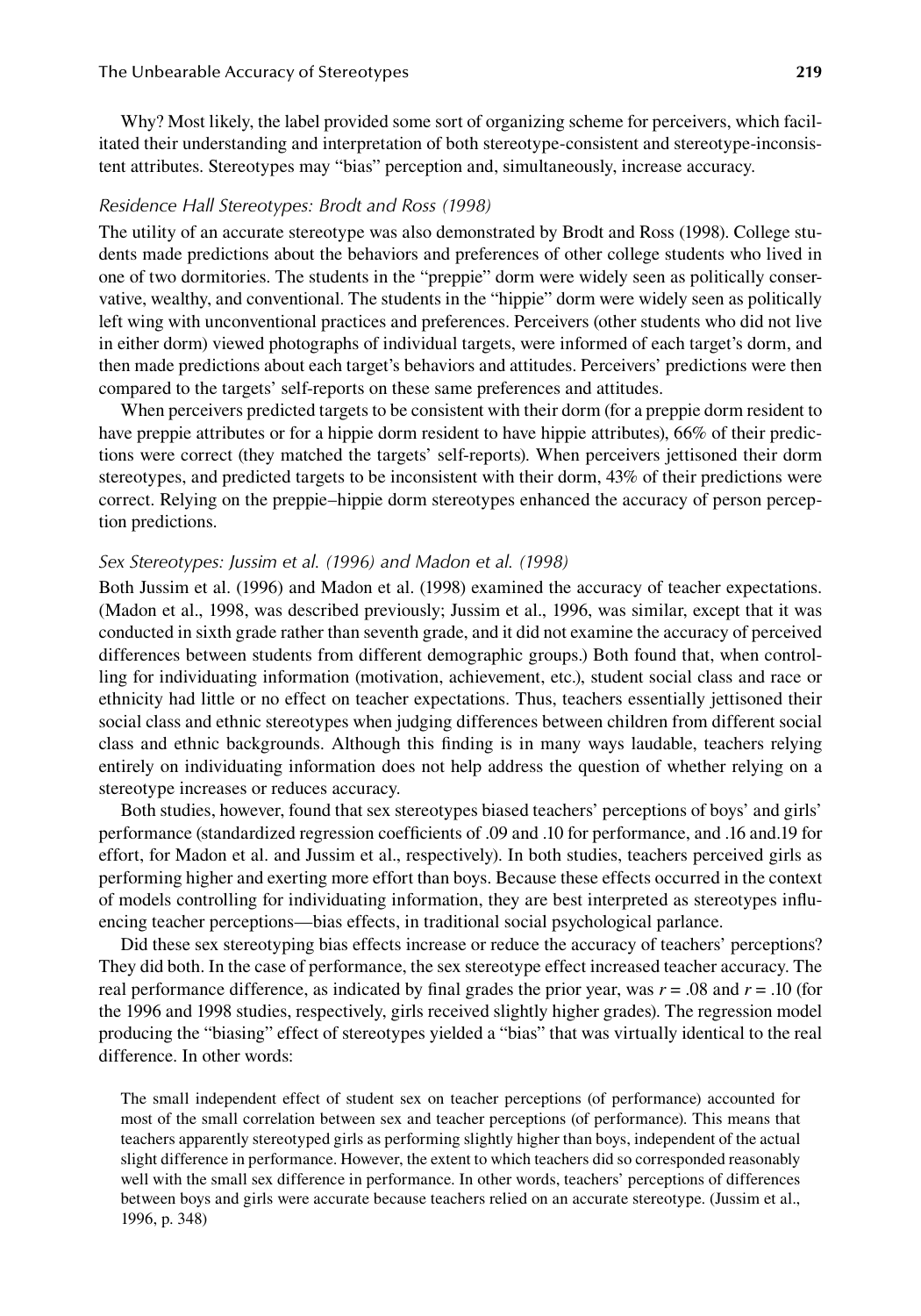The same conclusion, of course, also characterizes the results for the 1998 study.

On the other hand, the results regarding effort provided evidence of bias that reduced accuracy. There was no evidence that girls exerted more effort than boys. Therefore, the influence of student sex on teacher perceptions of effort (i.e., teachers' reliance on a sex stereotype to arrive at judgments of effort) led teachers to perceive a difference where none existed. This is an empirical demonstration of something that, logically, has to be true. Relying on an *inaccurate* stereotype when judging individuals can only harm one's accuracy.

# **Summary and Critical Evaluation**

Our review has shown that it is logically incoherent to define stereotypes as inaccurate, that it is unusual (but not unheard of) for stereotypes to be highly discrepant from reality, that the correlations of stereotypes with criteria are among the largest effects in all of social psychology, that people rarely rely on stereotypes when judging individuals, and that, sometimes, even when they do rely on stereotypes, it increases rather than reduces their accuracy. Many scholars, scientists, and people of good will, we do not doubt, will find these conclusions unbearable.

Therefore, the next order of business is to identify important limitations and qualifications to these conclusions. We are going to (a) clearly state many of the things the stereotype literature does not show; (b) state what it does show; and (c) describe many of the limitations to existing research on stereotype accuracy. We hope that doing so reduces the extent to which some readers may misinterpret our claims about what the stereotype research does show, and what lessons can be learned from it.

#### **What the Stereotype Research Does Not Show**

- 1. It does not show that all stereotypes are always perfectly 100% accurate. We know of no researcher who has ever made this claim.
- 2. It does not show that prejudice and discrimination do not exist, or are trivial and unimportant. Prejudice and discrimination are terribly important, and can be terribly destructive. The research reviewed in this chapter has not addressed prejudice and discrimination.
- 3. It does not show that people correctly explain why group differences exist. Inasmuch as social scientists do not agree as to why group differences exist, it is probably not possible to assess the accuracy of most lay explanations for group differences.
- 4. It does not show how people arrive at their stereotypes. There is very little research on where stereotypes come from. Much speculative discussion emphasizes hearsay, family socialization, and the media (e.g., Allport, 1954/1979; Katz & Braly, 1933; Pickering, 2001). The extraordinary levels of accuracy shown in many of the studies reviewed in this chapter, however, do suggest another source is the primary basis of stereotypes—social reality.
- 5. The amount of research that has addressed the accuracy of people's perceptions of differences between small groups of individuals they know personally (stereotypes and person perception) is quite modest, and does not yet provide a sufficiently broad foundation on which to reach any general conclusions. It appears as if relying on accurate stereotypes seems to mostly enhance accuracy, but that conclusion should be held tentatively, pending further studies.

# **What This Research Does Show**

1. The claim that stereotypes, as beliefs about groups, are inherently inaccurate has been falsified.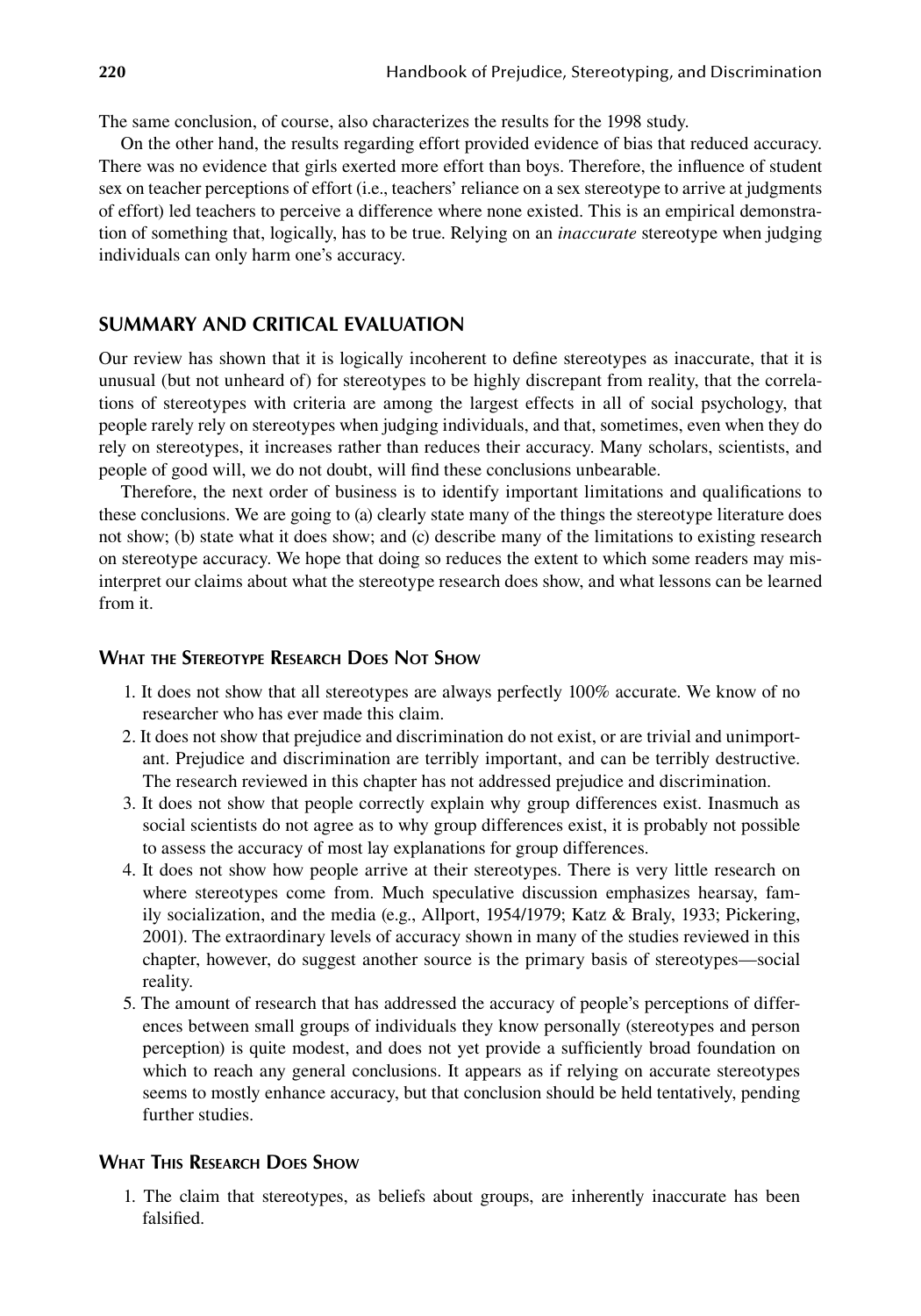- 2. A more modest claim, one that does not define stereotypes as inherently inaccurate, is that they are generally or frequently inaccurate. This also has been falsified. The scientific evidence provides more evidence of accuracy than of inaccuracy in social stereotypes. The most appropriate generalization based on the evidence is that people's beliefs about groups are usually moderately to highly accurate, and are occasionally highly inaccurate.
- 3. This pattern of empirical support for moderate to high stereotype accuracy is not unique to any particular target or perceiver group. Accuracy has been found with racial and ethnic groups, gender, occupations, and college groups.
- 4. The pattern of moderate to high stereotype accuracy is not unique to any particular research team or methodology. It has been found by a wide variety of American and Canadian researchers; by those using Judd and Park's (1993) componential methodology; by those using noncomponential methodologies; and regardless of whether the criteria are obtained through official government reports, meta-analyses, or the self-reports of members of the target group.
- 5. This pattern of moderate to high stereotype accuracy is not unique to the substance of the stereotype belief. It occurs for stereotypes regarding personality traits, demographic characteristics, achievement, attitudes, and behavior.
- 6. The strong form of the exaggeration hypothesis—either defining stereotypes as exaggerations or as claiming that stereotypes usually lead to exaggeration—is not supported by data. Exaggeration does sometimes occur, but it does not appear to occur much more frequently than does accuracy or underestimation, and may even occur less frequently.
- 7. The exaggeration hypothesis—as a *hypothesis*—can still be retained. Exaggeration sometimes does occur. Understanding when stereotypes are more likely to exaggerate real differences, more likely to underestimate real differences, and more likely to be accurate is an important question for future research.
- 8. In contrast to their reputation as false cultural myths perpetrated by exploitative hierarchies against the disenfranchised, consensual stereotypes were not only the most accurate aspect of stereotypes, not only more valid than nearly all social psychological hypotheses, but they were stunningly accurate by any standard. Correlations of *r* = .70 and higher are almost never repeatedly obtained in any area of social or psychological research. Using Rosenthal's (1991) binomial effect size display to translate correlations into intuitively meaningful relationships shows that correlations of .6 to .9 mean that consensual stereotypes are about 80% to 90% accurate.

Table 10.4 compares the frequency with which social psychological research produces effects exceeding correlations of  $r = .30$  and  $r = .50$ , with the frequency with which the correlations reflecting the extent to which people's stereotypes correspond to criteria exceed *r* = .30 and *r* = .50. Only 24% of social psychological effects exceed correlations of *r* = .30 and only 5% exceed *r* = .50. In contrast, all 18 of the aggregate and consensual stereotype accuracy correlations shown in Table 10.1 and Table 10.2 exceed  $r = .30$ , and all but two exceed  $r = .50$ . Furthermore, 9 of 11 personal stereotype accuracy correlations exceeded  $r = .30$ , and 4 of 11 exceeded  $r = .50$ .

This is doubly important. First, it is yet another way to convey the impressive level of accuracy in laypeople's stereotypes. Second, it is surprising that so many scholars in psychology and the social sciences are either unaware of this state of affairs, unjustifiably dismissive of the evidence, or choose to ignore it (see reviews by Funder, 1987, 1995; Jussim, 1991, 2005; Ryan, 2002). When introductory texts teach about social psychology, they typically teach about phenomena such as the mere exposure effect (people like novel stimuli more after repeated exposure to it,  $r = .26$ ), the weapons effect (they become more aggressive after exposure to a weapon, *r* = .16), more credible speakers are more persuasive  $(r = .10)$ , and self-serving attributions (people take more responsibility for successes than failures, *r* = .19; correlations all obtained from Richard et al., 2003). How much time and space is typically spent in such texts reviewing and documenting the much stronger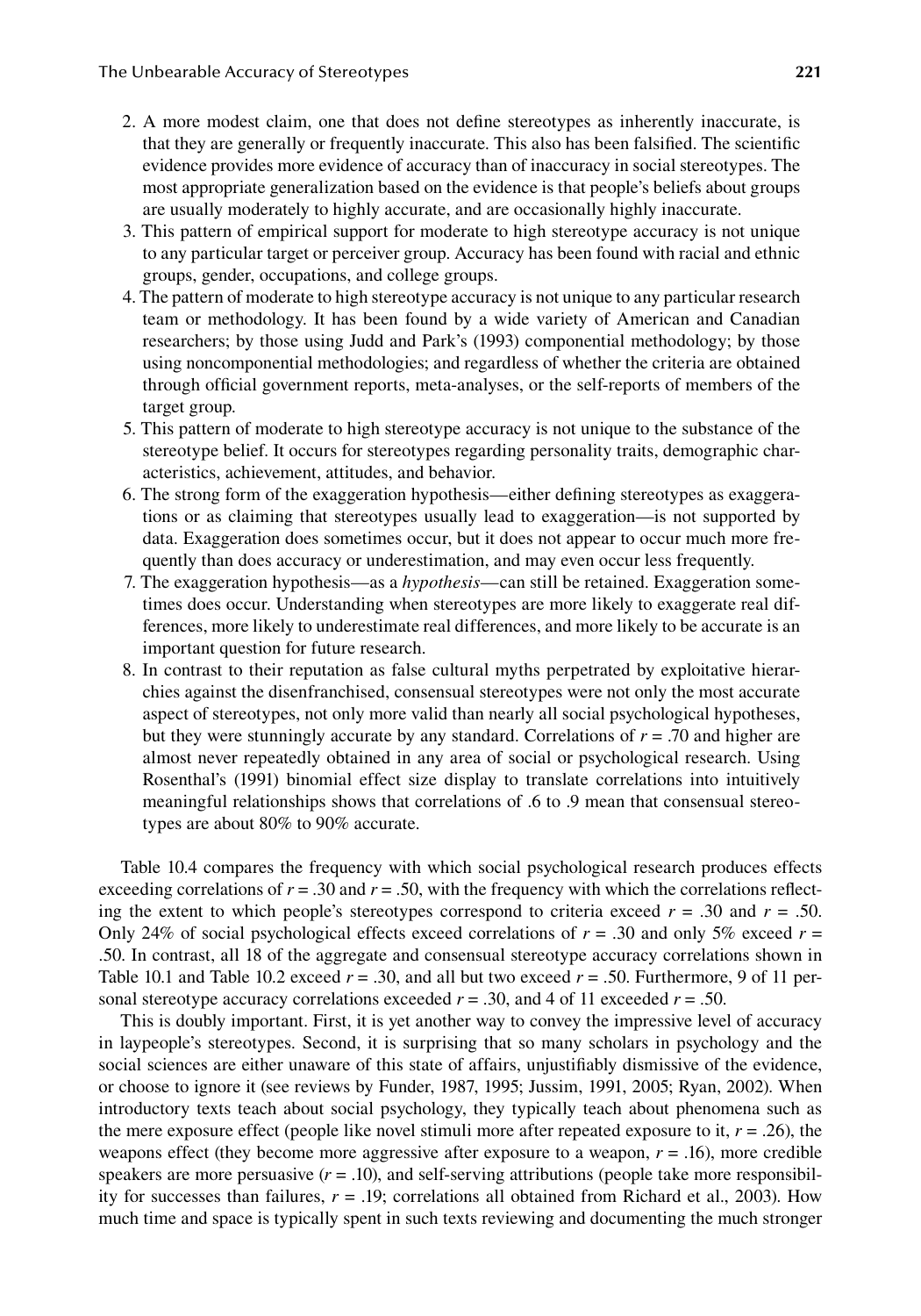|               | <b>Proportion of Social</b><br><b>Psychological Effects</b><br>Obtained in Research <sup>a</sup> | <b>Proportion of Consensual</b><br><b>Stereotype Accuracy</b><br>Correlationsb                                                  | <b>Proportion of Personal</b><br><b>Stereotype Accuracy</b><br>Correlationsb |
|---------------|--------------------------------------------------------------------------------------------------|---------------------------------------------------------------------------------------------------------------------------------|------------------------------------------------------------------------------|
| Exceeding .30 | 24%                                                                                              | 100\% (18/18)                                                                                                                   | $81\% (9/11)$                                                                |
| Exceeding .50 | 5%                                                                                               | 89% (16/18)                                                                                                                     | $36\% (4/11)$                                                                |
|               |                                                                                                  | <sup>3</sup> Data obtained from Pichard, Rond, and Stokes Zoota's (2003) review of meta analyses including thousands of studies |                                                                              |

# **TABLE 10.4 Ethnic and Gender Stereotypes Are More Valid Than Most Social Psychological Hypotheses**

) Data obtained from Richard, Bond, and Stokes-Zoota's (2003) review of meta-analyses including thousands of studies. Effects are in terms of the correlation coefficient, *r.*

<sup>b</sup> From Tables 10.1 and 10.2. Within parentheses, the numerator is the number of stereotype accuracy correlations meeting the criteria for that row (exceeding .30 or .50) and the denominator is the total number of stereotype accuracy correlations reported in Tables 10.1 and 10.2. Because Table 10.1 summarizes the results for five studies for McCauley, Thangavelu, and Rozin (1988), the .94–.98 figure is counted five times. These numbers probably *underestimate* the degree of stereotype accuracy, because all single entries in Tables 10.1 and 10.2 only count once, even though they often constitute averages of several correlations found in the original articles.

evidence of the accuracy of people's stereotypes? Typically, none at all. For a field that aspires to be scientific, this is a troubling state of affairs. Some might even say unbearable.

### **Important Limitations**

There are, of course, many important limitations to the existing work on the accuracy of stereotypes. First, the accuracy of two of the other major types of stereotypes—religion and social class—have, as far as we know, never been examined. Although we can think of no reason why patterns of accuracy should differ for these types of groups, we will never know until the research is actually conducted.

Second, the existing research has overwhelmingly examined the stereotypes held by college students, largely because those samples are convenient. Is this important? Maybe. Suggesting it may not be that important has been the research by McCauley and colleagues (see Tables 10.1 and 10.2), and by Clabaugh and Morling (2004) showing that the accuracy of noncollege groups is nearly identical to that of college students. Nonetheless, more research with noncollege samples is needed.

Third, there are many different types and aspects of accuracy, and few studies report results addressing all of them. Ideally, more research in the future will provide more comprehensive assessments of the various types of stereotype accuracy.

Fourth, most of the research on stereotype accuracy to date has been conducted in the United States and Canada. Perhaps stereotypes in other countries are less (or more) accurate.

# **Are Stereotypes Ever Highly Inaccurate?**

### **The Evidence Reviewed in This Chapter**

Evidence of major inaccuracy is rare but it is not entirely absent. First, even the studies that we have reviewed have shown that people are better at judging differences between groups, and at judging the rank order of attributes within a group, than they are at judging the exact level of particular attributes within a group. In other words, the analyses assessing correspondence, which correlated people's beliefs with group attributes or group differences, consistently found strong evidence of accuracy, whereas the analyses assessing discrepancies provided a more mixed picture, including a fair amount of bull's-eyes, a fair amount of near misses, and a fair amount of inaccuracy. Even when people do not exaggerate or underestimate real differences, the evidence we reviewed showed that, often, they either consistently over- or underestimate the level of an attribute in a group.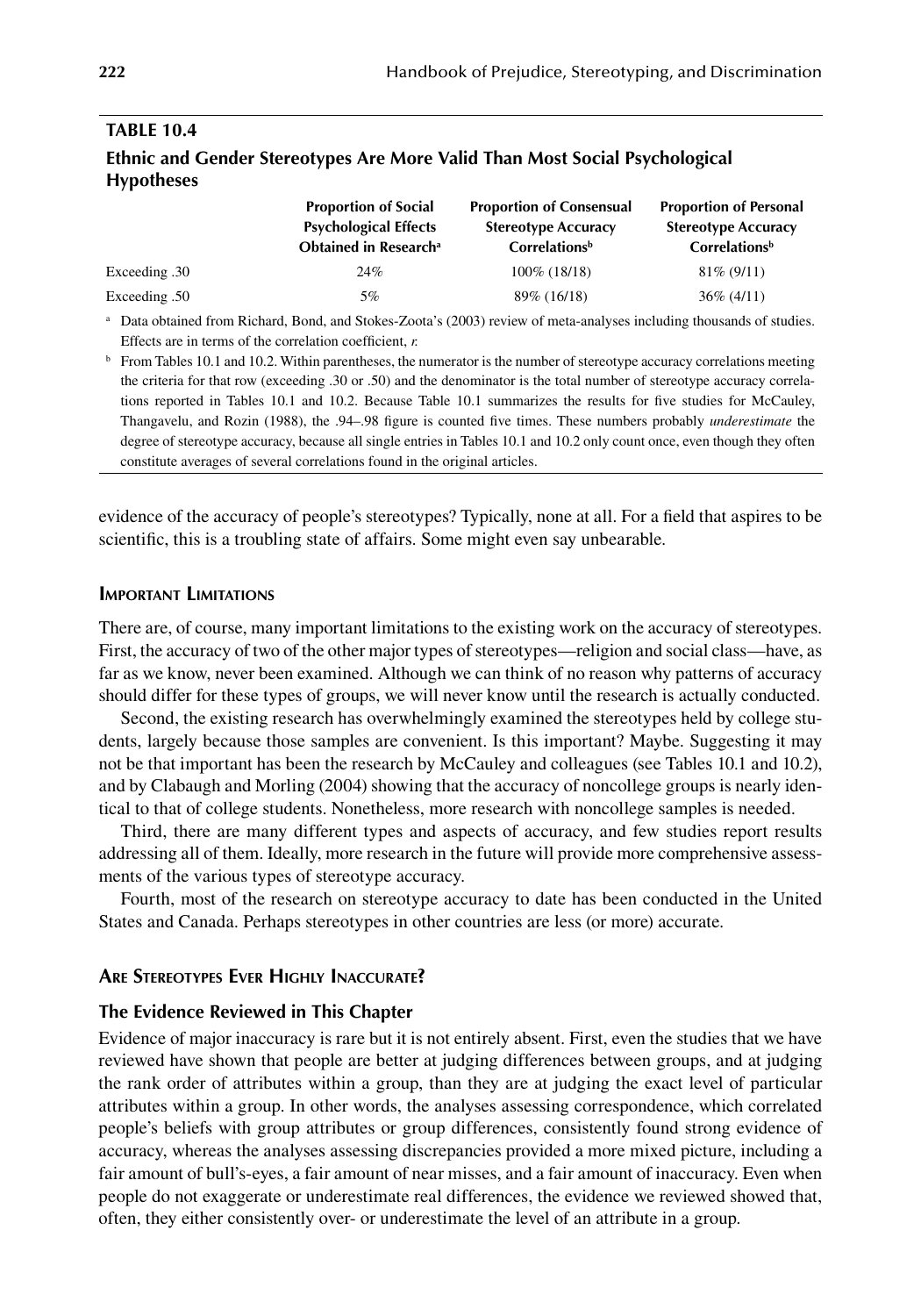Second, on average, personal stereotypes corresponded well with groups' attributes (i.e., individual beliefs about groups correlated moderately to highly with criteria). Nonetheless, some personal stereotypes were highly inaccurate. Nearly all of the studies reporting personal stereotype accuracy correlations found at least some people with very low—near zero—correlations. Whether these are simply more or less random fluctuations and measurement error, or whether some people are systematically more accurate than others, is an important question for future research. Possible candidates for individual differences that would predict systematic variations in accuracy would be intelligence (are smarter people more accurate?), education (are more highly educated people more accurate?), exposure to and experience with groups (the "contact hypothesis"; e.g., Allport, 1954/1979, has long suggested that contact with a group reduces prejudice, in part, by disconfirming erroneous stereotypes), nonverbal sensitivity (actually, Hall & Carter, 1999, already showed that people lower in nonverbal sensitivity hold less accurate sex stereotypes, but it would be useful to see if this pattern replicates), and ideology/motivated egalitarianism/universalism (which, despite the intended benevolence of an egalitarian ideology, seems to lead people to hold less accurate stereotypes; Wolsko et al., 2000). Despite the existing evidence showing only weak relations between prejudice and stereotyping (Park & Judd, 2005), perhaps under the right (or wrong) conditions, deeply held prejudices and hostilities can sometimes lead to highly distorted stereotypes.

#### **Speculations on Other Conditions of Inaccuracy**

Studies that examined people's beliefs about groups and then used as criteria the self-reports of haphazard samples of members of the target group (Allen, 1995; Martin, 1987; Terracciano et al, 2005) consistently find more evidence of what those researchers interpret as "inaccuracy" than do researchers who used whole populations or random samples of targets (the research summarized in Tables 10.1–10.3). The disconnect between the stereotype and criteria, however, renders such results difficult to interpret.

The existence of so few clear and strong demonstrations of widespread stereotype inaccuracy does justify the conclusion that research on the accuracy of stereotypes usually finds evidence of moderate to high accuracy, and only rarely finds evidence of low accuracy. It does not, however, necessarily justify concluding that stereotypes are hardly ever inaccurate. Perhaps researchers have just not yet looked in the right places or in the right ways for stereotype inaccuracy.

For example, education and mass communication levels are so high in the United States and Canada, where most of the stereotype accuracy research has been conducted, that, perhaps, in general, people are more exposed to social reality in these places (and, probably, in other Western democracies) than in many other places around the world. Perhaps poverty and ignorance help breed stronger inaccurate stereotypes. Perhaps the propaganda of demagogues in authoritarian regimes helps perpetuate inaccurate stereotypes. The Jim Crow American South; South Africa under apartheid; the Indian caste system; the Nazis' racial beliefs; and beliefs about Christians, Jews, and Hindus held by 21st-century Islamists are a few examples where it seems plausible to speculate that stereotypes might be more inaccurate than found in the research reviewed here.

Unfortunately, because the powers that be under such systems are not likely to be open to challenges to their authority, it will probably be very difficult to perform studies of stereotype (in) accuracy in such contexts. If it is difficult to perform research in the contexts most likely to produce stereotype inaccuracy, the scientific literature will be skewed toward providing more evidence of stereotype accuracy than may be actually true of people in general, around the world.

# **The Scientific and Social Value of Stereotype Accuracy Research**

Stereotypes can be accurate. Some scholars and lay people resist this conclusion, believing that crediting any accuracy to stereotypes is tantamount to endorsing prejudice. We argue that the opposite is more likely true—that acknowledging the accuracy of some stereotypes provides the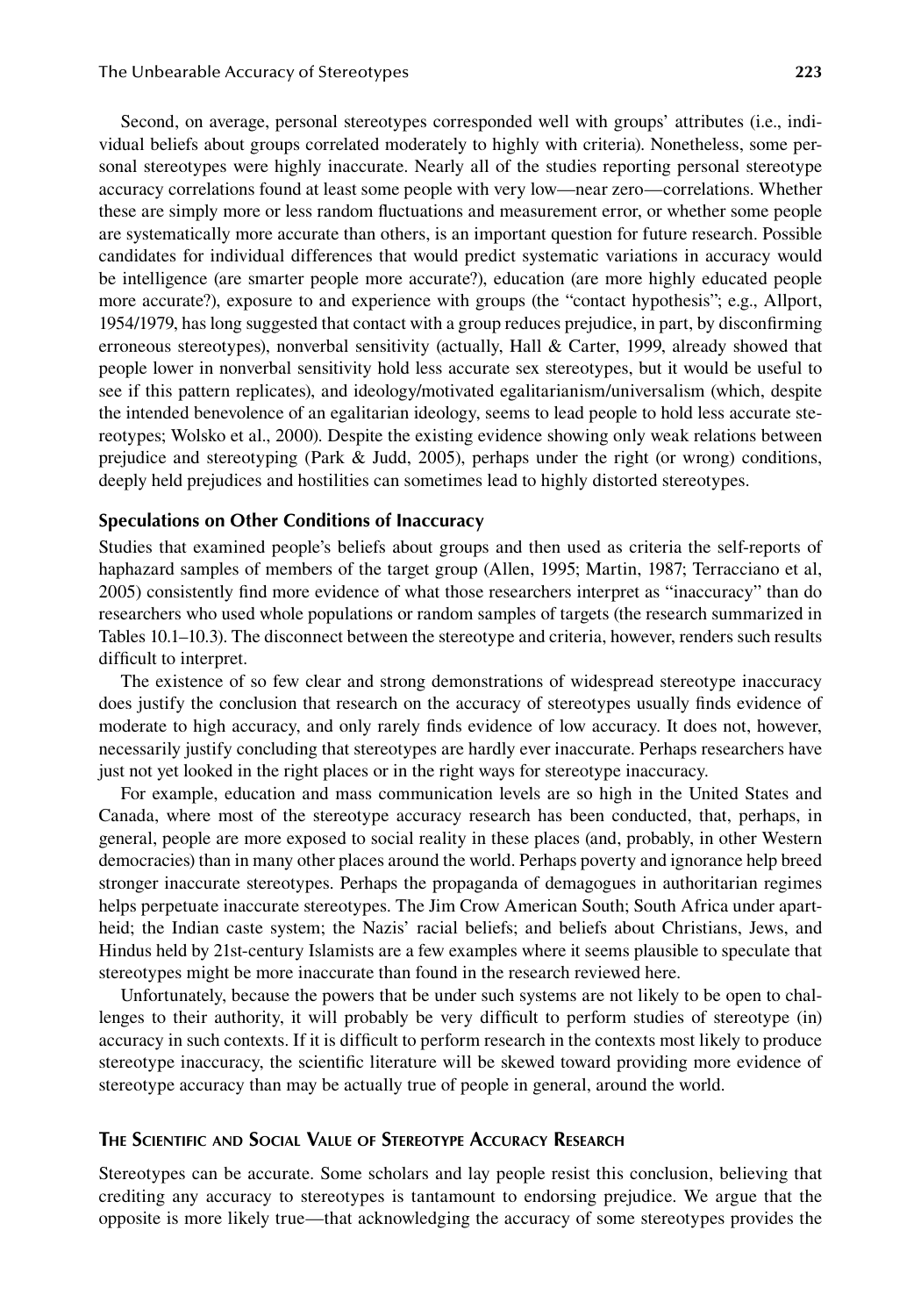epistemological clarity needed to more effectively address prejudice and bigotry, and to more effectively investigate the nature, causes, and moderators of stereotypes.

# **Distinguishing Accurate From Inaccurate Stereotypes**

Not all stereotypes are accurate, and those that are inaccurate may be the most damaging. A special and important case is that of manufactured stereotypes, which are intentionally designed to despoil the reputation of particular social groups. A few notorious examples include 19th-century American stereotypes of indigenous peoples as uncivilized savages, stereotypes of civil rights workers as Communist fifth columnists, and the perpetual stereotype of Jews as seeking world domination. All these manufactured stereotypes served nefarious agendas, and all were (and are) patently false.

However, exposing the fallacious nature of these libelous stereotypes requires criteria and tools for assessing stereotype accuracy. These tools must be calibrated against a standard of authenticity, just as do the tools for demonstrating counterfeit and fraud in art and business. Whereas Jews do not seek world domination, it is not always absurd to believe that certain groups seek domination over, if not quite the world, at least large parts of it (consider, e.g., Rome, Nazis, Communists, Imperial Japan, the Mongolian Khans, and, possibly, some modern Islamic extremists, etc.). Without standards and methods for assessing (in)accuracy, it becomes impossible to reliably sort out valid from bogus beliefs.

## **Investigating the Dynamics of Stereotypes**

Stereotypes are not static phenomenon, but shift with circumstance, policy, social contact, and other forces. To what degree do stereotypes map these changes? How responsive are they to social shifts, or to targeted interventions? Why do some stereotypes shift rapidly and others remain entrenched? Perhaps not surprisingly, if one makes the common assumption that stereotypes are inaccurate, and answers these questions by assumption, one is not likely to even consider such questions, let alone provide answers to them (e.g., see discussions of stereotypes in Aronson, 1999; Devine, 1995; Fiske, 1998; Gilbert, 1995; Jones, 1986). However, answers to some of these questions have indeed begun to be provided by researchers who make the alternative assumption, that stereotypes might be influenced by social reality (e.g., Eagly & Diekman, 2003; Oakes, Haslam, & Turner, 1994).

#### **Generating a Coherent Understanding of Both Past and Future Research**

The decades of research on the role of stereotypes in expectancy effects, self-fulfilling prophecies, person perception, subtyping, and memory, are jeopardized if all stereotypes are regarded as wholly inaccurate. This past research will be haunted by a definitional tautology; that is, that people who believe in stereotypes are in error because stereotypes are erroneous beliefs. On the other hand, accepting that stereotypes range in accuracy makes this past research coherent, and allows for more edifying interpretations of past and future research, such as "people in X condition, or of Y disposition, are more likely to believe in, subscribe to, and maintain false stereotypes, whereas people in A condition, or of B disposition are more likely to believe in, subscribe to, and maintain accurate stereotypes."

In sum, accepting that stereotypes can sometimes be accurate provides the means to distinguish innocent errors from motivated bigotry, assess the efficacy of efforts to correct inaccurate stereotypes, and reach a more coherent scientific understanding of stereotypes. We believe that this proposition can advance the depth, scope, and validity of scientific research on stereotypes, and thereby help improve intergroup relations.

# **Notes**

1 Some of these appear in print, some have occurred at a conference, and one was in a review of a manuscript submitted for publication. At the May 2004 American Psychological Society (now Association for Psychological Science) conference panel on Stereotyping, Discrimination, and the Law, "Nonsense" was Lee Ross's characterization of my description of Brodt and Ross (1998) as showing that relying on an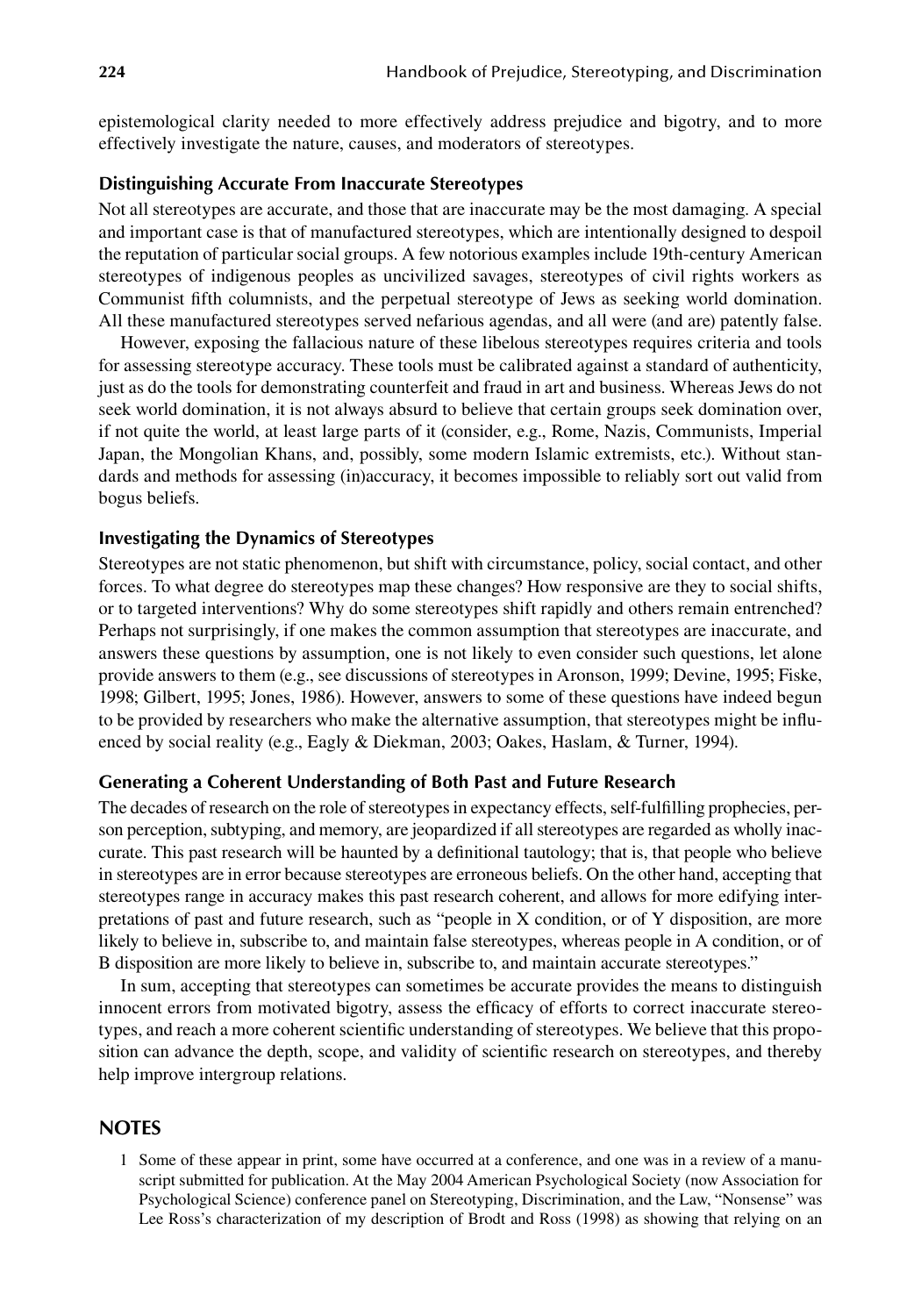accurate stereotype can increase accuracy of person perception (he is the Ross on that study, which is discussed in some detail later in this chapter and is readily available to the general scholarly public because it was published in a widely circulated journal). Living "in a world where all stereotypes are accurate" was Susan Fiske's introductory comment as she began her talk at the same conference. "Disagreeing with civil rights" is also from Fiske (1998, p. 381), and refers specifically to McCauley, Jussim, and Lee's (1995) concluding chapter to their book, *Stereotype Accuracy* (in that chapter they argued that, in the absence of perfectly diagnostic individuating information, people would make more accurate person perception judgments if they relied on rather than ignored accurate stereotypes—exactly the result empirically found by Brodt and Ross, 1998). Stangor (1995) did not specifically accuse any particular person of "supporting bigots"; instead, he indicted the entire scientific attempt to assess the accuracy of stereotypes as potentially supporting bigotry. "Are Blacks really lazy?" and "Are Jews really cheap?" were a reviewer's comments on a draft of the article eventually published by *Psychological Review* (Jussim, 1991), which argued that, if social psychologists wanted to make claims about the inaccuracy of stereotypes (which, given the frequency of such claims they apparently wanted to do very much), it behooved them to perform research that actually empirically assessed the accuracy of stereotypes. Although this call was removed from that particular article, it appeared in many others, and, in fact, has been answered by many researchers over the last 15 years. This chapter reviews that evidence. It is, perhaps, worth noting that, of the scores of empirical studies and meta-analyses reviewed, not a single one is titled anything like "Are Blacks really lazy?" or "Are Jews really cheap?"

2. Standard deviations are not related to percentiles in a linear manner. Therefore, .52 SD comes closer to capturing a 20% difference than does .50 SD. But .50, is a round number, is easier to use and remember, and ease of use has its own value. A difference of .50 SD actually means the mean of one group is higher than the mean of 69.15% of the members of the other group, which is close enough to 70% for this chapter.

# **References**

- Allen, B. P. (1995). Gender stereotypes are not accurate: A replication of Martin (1987) using diagnostic vs. self-report and behavioral criteria, *Sex Roles, 32,* 583–600.
- Allport, G. W. (1979). *The nature of prejudice* (2nd ed.). (Original work published 1954). Reading, MA: Maddison-Wesley.
- APA Brief (1991). In the Supreme Court of the United States: Price-Waterhouse versus Hopkins. *American Psychologist, 46,* 1061–1070
- Aronson, E. (1999). *The social animal* (8th ed.). New York: Worth.
- Ashmore, R. D., & Del Boca, F. K. (1981). Conceptual approaches to stereotypes and stereotyping. In D. L. Hamilton (Ed.), *Cognitive processes in stereotyping and intergroup behavior* (pp. 1–35). Hillsdale, NJ: Erlbaum.
- Ashton, M. C., & Esses, V. M. (1999). Stereotype accuracy: Estimating the academic performance of ethnic groups. *Personality and Social Psychology Bulletin, 25,* 225–236.
- Beyer, S. (1999). The accuracy of academic gender stereotypes. *Sex Roles, 40,* 787–813.
- Biernat, M. (1995). The shifting standards model: Implications of stereotype accuracy for social judgment. In Y. T. Lee, L. Jussim, & C. R. McCauley (Eds.), *Stereotype accuracy* (pp. 87–114). Washington, DC: American Psychological Association.
- Brigham, J. C. (1971). Ethnic stereotypes. *Psychological Bulletin, 76,* 15–38.
- Briton, N. J., & Hall, J. A. (1995). Beliefs about female and male nonverbal communication. *Sex Roles, 36,* 79–90.
- Brodt, S. E., & Ross, L. D. (1998). The role of stereotyping in overconfident social prediction. *Social Cognition, 16,* 225–252.
- Campbell, D. T. (1967). Stereotypes and the perception of group differences. *American Psychologist, 22,* 817–829.
- Cejka, M. A., & Eagly, A. H. (1999). Gender-stereotypic images of occupations correspond to the sex segregation of employment. *Personality and Social Psychology Bulletin, 25,* 413–423.
- Clabaugh, A., & Morling, B. (2004). Stereotype accuracy of ballet and modern dancers. *Journal of Social Psychology, 144,* 31–48.
- Clarke, R. B., & Campbell, D. T. (1955). A demonstration of bias in estimates of Negro of ability. *Journal of Abnormal and Social Psychology, 51,* 585–588.
- Cohen, C. E. (1981). Personal categories and social perception: Testing some boundaries of the processing effects of prior knowledge. *Journal of Personality and Social Psychology, 40,* 441–452.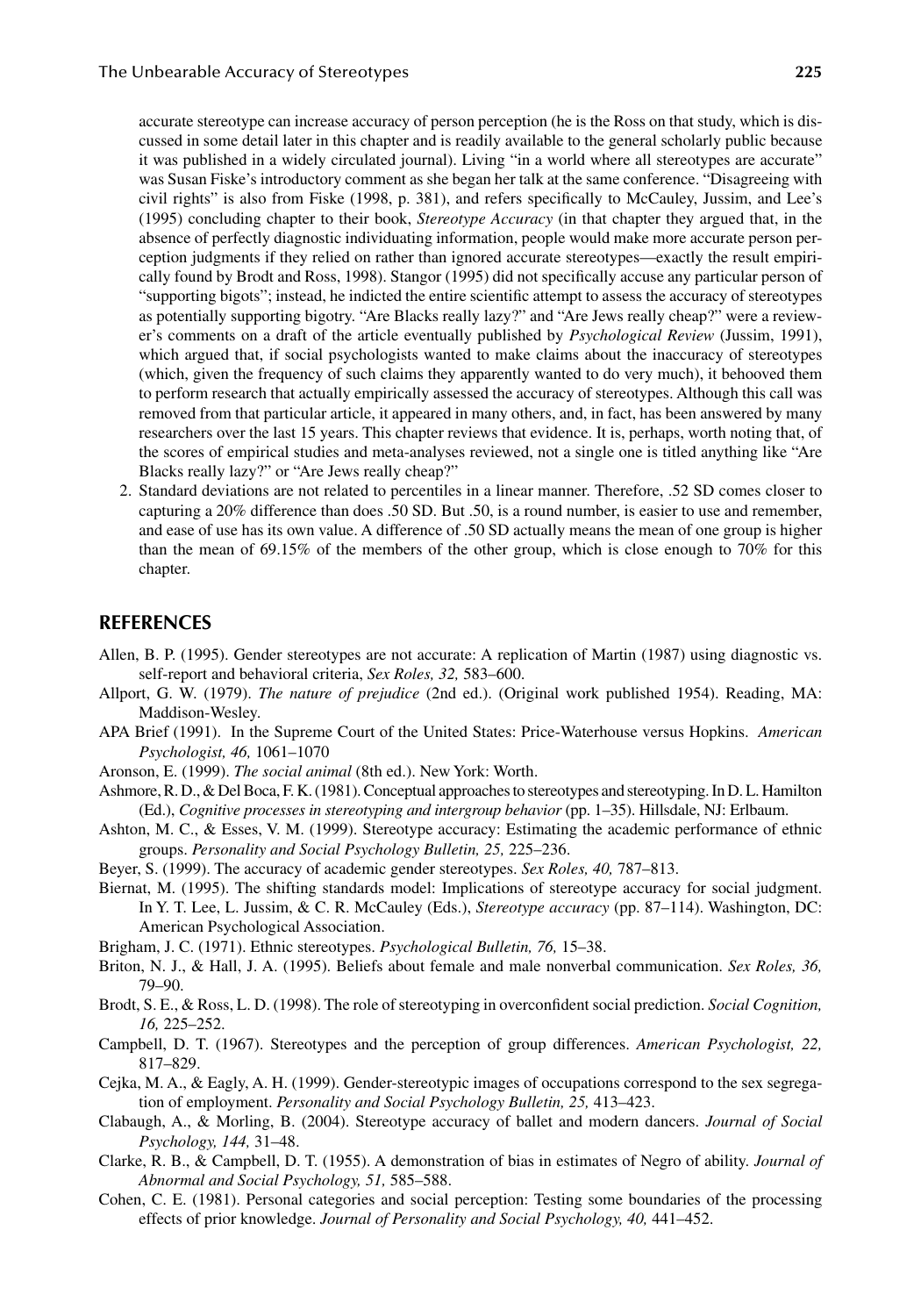Cohen, J. (1988). *Statistical power analysis for the behavioral sciences.* New York: Academic.

- Devine, P. (1995). Prejudice and outgroup perception. In A. Tesser (Ed.), *Advanced social psychology* (pp. 467–524). New York: McGraw-Hill.
- Diekman, A. B., Eagly, A. H., & Kulesa, P. (2002). Accuracy and bias in stereotypes about the social and political attitudes of women and men. *Journal of Experimental Social Psychology, 38*, 268-282.
- Eagly, A. H., & Diekman, A. B. (2003). The malleability of sex differences in response to changing social roles. In L. G. Aspinwall & U. M. Staudinger (Eds.), *A psychology of human strengths* (pp. 103–115). Washington, DC: American Psychological Association.
- Fiske, S. T. (1998). Stereotyping, prejudice, and discrimination. In D. Gilbert, S. T. Fiske, & G. Lindzey (Eds.), *The handbook of social psychology* (4th ed., Vol. 2, pp. 357–411). New York: McGraw-Hill.
- Fiske, S. T., & Neuberg, S. L. (1990). A continuum of impression formation, from category-based to individuating processes: Influences of information and motivation on attention and interpretation. *Advances in Experimental Social Psychology, 23,* 1–74.
- Fiske, S. T., & Taylor, S. E. (1991). *Social cognition* (2nd ed.). New York: McGraw-Hill.
- Funder, D. C. (1987). Errors and mistakes: Evaluating the accuracy of social judgment. *Psychological Bulletin, 101,* 75–90.
- Funder, D. C. (1995). On the accuracy of personality judgment: A realistic approach. *Psychological Review, 102,* 652–670.
- Gilbert, D. T. (1995). Attribution and interpersonal perception. In A. Tesser (Ed.), *Advanced social psychology* (pp. 99–147). New York: McGraw-Hill.
- Hall, J. A., & Carter, J. D. (1999). Gender-stereotype accuracy as an individual difference. *Journal of Personality and Social Psychology, 77,* 350–359.
- Hemphill, J. F. (2003). Interpreting the magnitudes of correlation coefficients. *American Psychologist, 58,* 78–79.
- Jones, E. E. (1986). Interpreting interpersonal behavior: The effects of expectancies. *Science, 234,* 41–46.
- Jost, J. T., & Kruglanski, A. W. (2002). The estrangement of social constructionism and experimental social psychology: History of the rift and prospects for reconciliation. *Personality and Social Psychology Review, 6,* 168–187.
- Judd, C. M., & Park, B. (1993). Definition and assessment of accuracy in social stereotypes. *Psychological Review, 100,* 109–128.
- Jussim, L. (1991). Social perception and social reality: A reflection-construction model. *Psychological Review, 98,* 54–73.
- Jussim, L. (2005). Accuracy in social perception: Criticisms, controversies, criteria, components, and cognitive processes. *Advances in Experimental Social Psychology, 37,* 1–93.
- Jussim, L., Eccles, J., & Madon, S. J. (1996). Social perception, social stereotypes, and teacher expectations: Accuracy and the quest for the powerful self-fulfilling prophecy. *Advances in Experimental Social Psychology, 29,* 281–388.
- Jussim, L., Harber, K. D., Crawford, J. T., Cain, T. R., & Cohen, F. (2005). Social reality makes the social mind. *Interaction Studies, 6,* 85–102.
- Katz, D., & Braly, K. (1933). Racial stereotypes of one hundred college students. *Journal of Abnormal and Social Psychology, 28,* 280–290.
- Kenny, D. A. (1994). *Interpersonal perception: A social relations analysis.* New York: Guilford.
- Kunda, Z., & Thagard, P. (1996). Forming impressions from stereotypes, traits, and behaviors: A parallelconstraint-satisfaction theory. *Psychological Review, 103,* 284–308.
- Madon, S. J., Jussim, L., Keiper, S., Eccles, J., Smith, A., & Palumbo, P. (1998). The accuracy and power of sex, social class and ethnic stereotypes: Naturalistic studies in person perception. *Personality and Social Psychology Bulletin, 24,* 1304–1318.
- Martin, C. L. (1987). A ratio measure of sex stereotyping. *Journal of Personality and Social Psychology, 52,* 489–499.
- Mazella, R., & Feingold, A. (1994). The effects of physical attractiveness, race, socioeconomic status, and gender of defendants and victims on judgments of mock jurors: A meta-analysis. *Journal of Applied Social Psychology, 24,* 131–135.
- McCauley, C., Jussim, L., & Lee, Y. T. (1995). Stereotype accuracy: Toward appreciating group differences. In Y. T. Lee, L. Jussim, & C. R. McCauley (Eds.), *Stereotype accuracy: Toward appreciating group differences* (pp. 293–312). Washington, DC: American Psychological Association.
- McCauley, C., & Stitt, C. L. (1978). An individual and quantitative measure of stereotypes. *Journal of Personality and Social Psychology, 36,* 929–940.